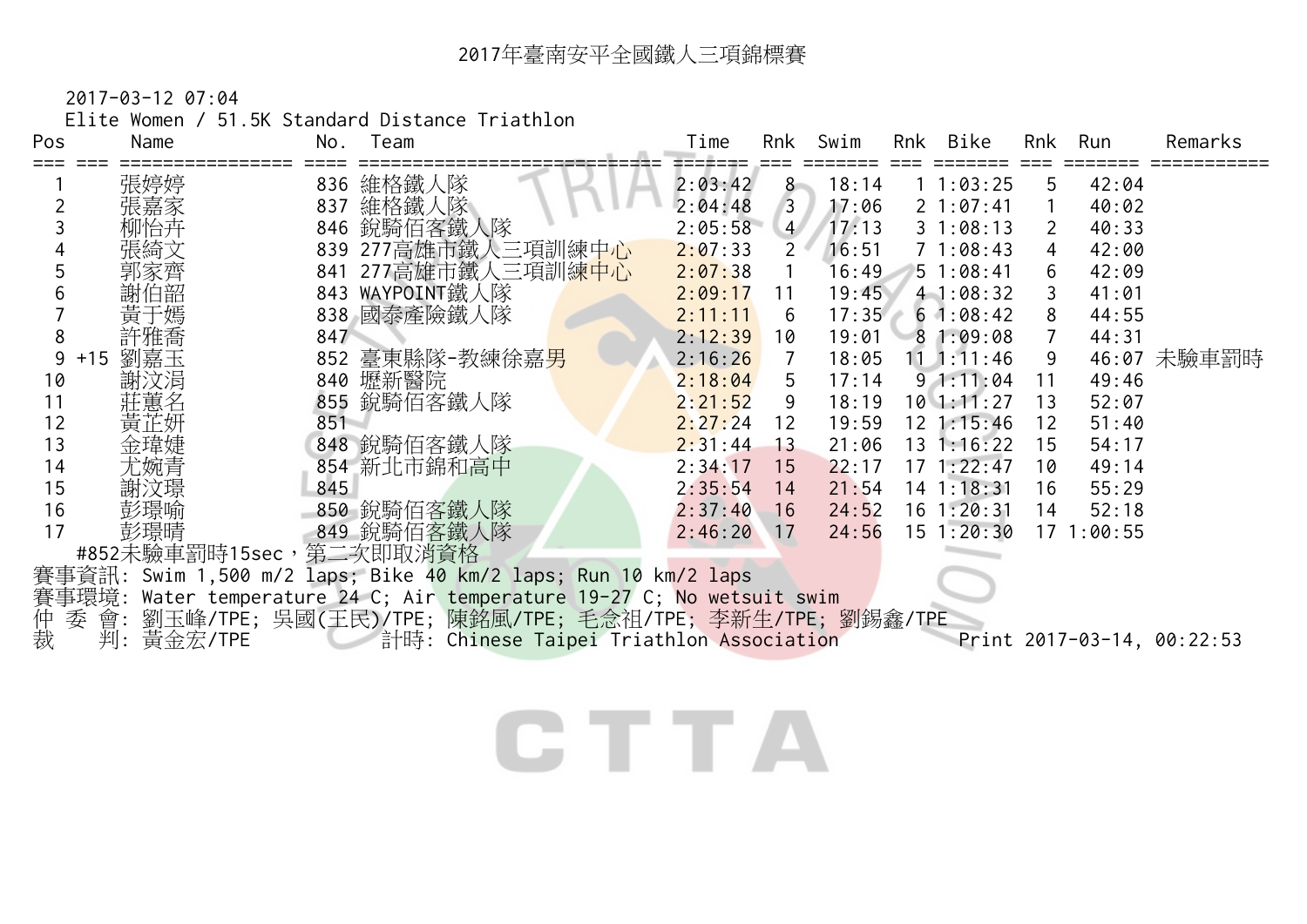2017-03-12 07:04

Elite Men / 51.5K Standard Distance Triathlon

| Pos   | Name              | No. | Team                                    | Time    | Rnk            | Swim  | Rnk            | Bike           | Rnk | Run   | Remarks       |
|-------|-------------------|-----|-----------------------------------------|---------|----------------|-------|----------------|----------------|-----|-------|---------------|
| $===$ | 張團畯               |     |                                         | 1:46:37 | $\mathbf{2}$   | 15:44 |                | =====<br>57:48 |     | 33:05 |               |
| 2     | 林威志               |     | 801 臺北市體育總會鐵人三項協會<br>808 277高雄市鐵人三項訓練中心 | 1:47:19 |                | 15:41 | $\overline{2}$ | 57:57          | 2   | 33:42 |               |
|       |                   | 802 | 維格鐵人隊                                   | 1:50:14 | 10             | 16:26 | 3              | 59:07          | 4   | 34:43 |               |
|       | 吳承泰               | 816 | 國泰產險鐵人隊                                 | 1:51:40 | 6              | 16:22 | 4              | 59:14          | 8   | 36:06 |               |
| 5     | 王威凱               | 804 | 臺北市體育總會鐵人三項協會                           | 1:52:44 | 3              | 16:20 | 5              | 59:19          | 10  | 37:07 |               |
| 6     | 魯仲宣<br>$+15$      | 803 | 臺東縣隊-教練徐嘉男                              | 1:52:53 | 11             | 16:32 |                | 20 1:02:06     | 3   |       | 33:45 未驗車罰時   |
|       | 周汶傑               | 834 |                                         | 1:53:34 | $\overline{4}$ | 16:20 | 8              | 59:29          | 11  |       | 37:45 (MACAO) |
| 8     | 柳承宇               |     | 819 銳騎佰客鐵人隊                             | 1:53:51 | 8              | 16:24 | $\overline{7}$ | 59:27          | 12  | 38:00 |               |
| 9     | 楊志祥               | 810 | 國泰產險鐵人隊                                 | 1:54:09 | 22             | 18:15 |                | 91:00:22       | 6   | 35:33 |               |
| 10    | 林志峰               | 807 | 國泰產險鐵人隊                                 | 1:54:22 | 12             | 16:40 |                | 181:01:47      | 7   | 35:56 |               |
| 11    | 李家豐<br><b>WAN</b> | 825 | 銳騎佰客鐵人隊                                 | 1:55:11 | 19             | 17:58 |                | $12$ 1:00:44   | 9   |       | 36:30 未上岸折返   |
| 12    | 蘇立安               | 824 |                                         | 1:56:45 | 25             | 19:56 |                | $16$ 1:01:24   | 5   | 35:25 |               |
| 13    | 季胤呈               |     | 823 ZIV運動眼鏡                             | 1:57:25 | 5              | 16:21 |                | 22 1:02:31     | 14  | 38:35 |               |
| 14    | 翁立颺               |     | 827 臺東縣隊-教練徐嘉男                          | 1:57:58 | 20             | 18:01 | 11             | 1:00:41        | 17  | 39:17 |               |
| 15    | 吳冠融               |     | 812 WAYPOINT鐵人隊                         | 1:58:05 | 18             | 17:58 |                | 13 1:00:54     | 16  | 39:15 |               |
| 16    | 莊柏千               | 821 |                                         | 1:58:32 | $\overline{7}$ | 16:23 |                | $21 \t1:02:28$ | 18  | 39:42 |               |
| 17    | 陳智禎民              | 811 | 台灣扶輪鐵人俱樂部                               | 1:59:39 | 29             | 21:02 |                | 101:00:28      | 13  | 38:10 |               |
| 18    |                   |     | 820 銳騎佰客鐵人隊                             | 1:59:58 | 15             | 17:09 | 15             | 1:01:21        | 25  | 41:29 |               |
| 19    | 謝漢霖               |     | 813 ZIV運動眼鏡                             | 2:00:23 | 23             | 18:44 |                | 23 1:02:52     | 15  | 38:49 |               |
| 20    | 李宙諺               |     | 806 台中銀行                                | 2:02:03 | 14             | 16:56 |                | 19 1:02:04     | 27  | 43:05 |               |
| 21    | 李念錚               | 822 |                                         | 2:02:30 | 16             | 17:13 |                | 171:01:40      | 29  | 43:39 |               |
| 22    | 蔡慶融               | 828 |                                         | 2:02:39 | 21             | 18:10 |                | 24 1:03:29     | 23  | 41:01 |               |
| 23    | 張勝諺               | 830 |                                         | 2:02:48 | 26             | 20:35 |                | 14 1:01:02     | 24  | 41:12 |               |
| 24    | 蔡曜宇               |     | 817 277高雄市鐵人三項訓練中心                      | 2:03:49 | 9              | 16:25 | 6              | 59:26          | 31  | 47:58 |               |
| 25    | 陳宗廷               | 805 | 國泰產險鐵人隊                                 | 2:10:19 | 32             | 26:22 |                | 25 1:04:00     | 20  | 39:58 |               |
| 26    | 林聖恩               | 814 |                                         | 2:11:56 | 30             | 25:00 |                | 27 1:05:58     | 22  | 40:59 |               |
| 27    | 陳沐義               | 831 |                                         | 2:11:59 | 28             | 20:53 |                | 29 1:09:20     | 26  | 41:47 |               |
| 28    | 黃煜珽               | 826 |                                         | 2:13:03 | 17             | 17:13 |                | 30 1:09:54     | 30  | 45:56 |               |
| 29    | 楊凱傑               | 818 |                                         | 2:13:31 | 24             | 18:51 |                | 32 1:11:23     | 28  | 43:18 |               |
| 30    | 鄭尚杰               | 829 | 基隆市暖暖高中                                 | 2:14:42 | 13             | 16:48 |                | 33 1:17:23     | 21  | 40:31 |               |
| 31    | 許政憲               |     | 833 277鐵操人                              | 2:15:32 | 33             | 29:18 |                | 28 1:06:30     | 19  | 39:45 |               |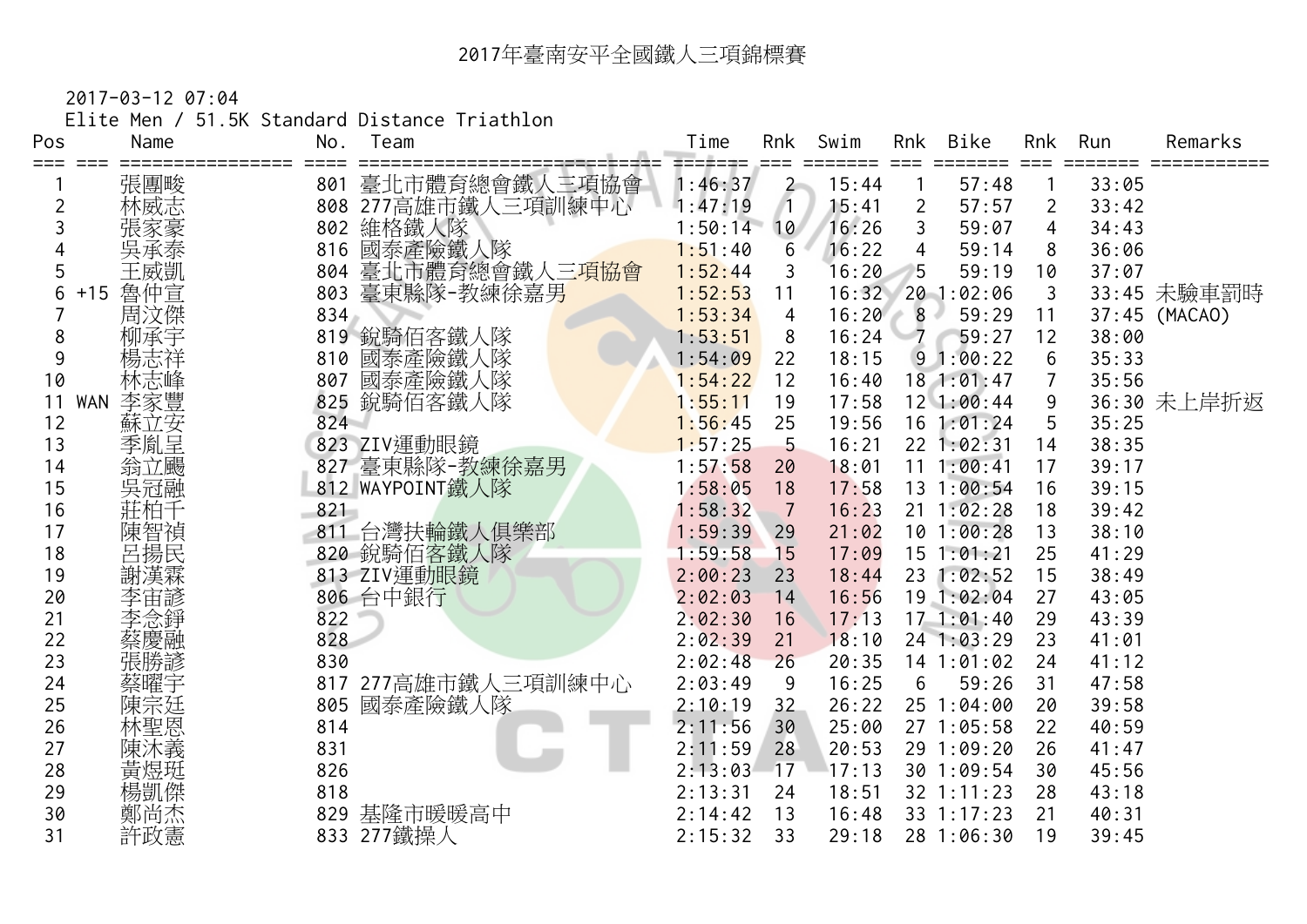| 32 | 廖允謙        | 815                                                                    |                                          |  | 2:23:36 27 20:36 31 1:11:07 32 51:54 |       |                            |
|----|------------|------------------------------------------------------------------------|------------------------------------------|--|--------------------------------------|-------|----------------------------|
| 33 | 方泰翔        | 832 277鐵操人                                                             | $2:27:12$ 31                             |  | 25:28 26 1:05:28 33                  | 56:17 |                            |
|    |            | #803未驗車罰時15sec,第二次即取消資格                                                |                                          |  |                                      |       |                            |
|    |            | 賽事資訊: Swim 1,500 m/2 laps; Bike 40 km/2 laps; Run 10 km/2 laps         |                                          |  |                                      |       |                            |
|    |            | 賽事環境: Water temperature 24 C; Air temperature 19-27 C; No wetsuit swim |                                          |  |                                      |       |                            |
|    |            | 仲 委 會: 劉玉峰/TPE; 吳國(王民)/TPE; 陳銘風/TPE; 毛念祖/TPE; 李新生/TPE; 劉錫鑫/TPE         |                                          |  |                                      |       |                            |
| 裁  | 判: 黃金宏/TPE |                                                                        | 計時: Chinese Taipei Triathlon Association |  |                                      |       | Print 2017-03-14, 00:22:53 |

2017年臺南安平全國錢

2017-03-12

40-49 AG Women / 51.5K Standard Distance Triathlon

| Pos | Name              | Team<br>No.   | Time    | Rnk | Swim  | Rnk Bike          | Rnk | Run            | Remarks  |
|-----|-------------------|---------------|---------|-----|-------|-------------------|-----|----------------|----------|
|     | 鄭家雯               | 902 277鐵操人    | 2:38:03 | 2   | 26:52 | $2 \cdot 1:21:43$ |     | 49:29          |          |
|     | 趙曉萍               | 林家軍<br>896    | 2:40:46 | 3   | 27:09 | 1:17:28           |     | 56:11          |          |
|     | 羅玉君               | 林家軍<br>899    | 2:46:59 | 4   | 27:10 | $3 \; 1:21:46$    | b   | 58:05          |          |
|     | 黃秋梅               | 鐵人<br>907     | 2:49:57 |     | 26:23 | $6 \; 1:24:36$    | 6   | 58:59 F50      |          |
|     | 林惠淳               | 1323 277鐵操人   | 2:51:25 | 6   | 31:35 | 41:22:26          | 4   | 57:25 浮標       |          |
|     | 邱怡萍               | 904 277鐵操人    | 2:54:57 | 7   | 31:39 | $5 \; 1:22:44$    |     | 1:00:34        |          |
|     | 陳嬿竹               | 901 277鐵操人    | 2:56:10 | 8   | 32:15 | 71:28:09          |     | 55:47          |          |
|     | 涂芸蔚               | 900           | 3:06:01 | 5   | 31:15 | 81:32:35          |     | 81:02:12       |          |
|     | 陳秀貞               | 897           | 3:09:47 | 9   | 32:48 | $9 \t1:33:14$     |     | 91:03:45       |          |
| 10  | 陳怡君               | 898 嘉義鐵人三項委員會 | 3:57:50 | 11  | 50:09 | 101:47:35         |     | 11 1:20:07 浮標  |          |
|     | 曾素貞               | 906           | 4:07:38 | 10  | 49:52 | 1:58:02<br>11     |     | 10 1:19:45 F50 |          |
|     | 許蕙如<br><b>DNF</b> | 277鐵操人<br>903 |         |     |       |                   |     |                | SWIM DNF |
|     |                   |               |         |     |       |                   |     |                |          |

賽事資訊: Swim 1,500 m/2 laps; Bike 40 km/2 laps; Run 10 km/2 laps 賽事環境: Water temperature 24 C; Air temperature 19-27 C; Wetsuit swim<br>仲 委 會: 劉玉峰/TPE; 吳國(王民)/TPE; 陳銘風/TPE; 毛念祖/TPE; 李新生/TPE

仲 委 會: 劉玉峰/TPE; 吳國(王民)/TPE; 陳銘風/TPE; 毛念祖/TPE; 李新生/TPE; 劉錫鑫/TPE

裁 判: 黃金宏/TPE 計時: Chinese Taipei Triathlon Association Print 2017-03-14, 00:22:53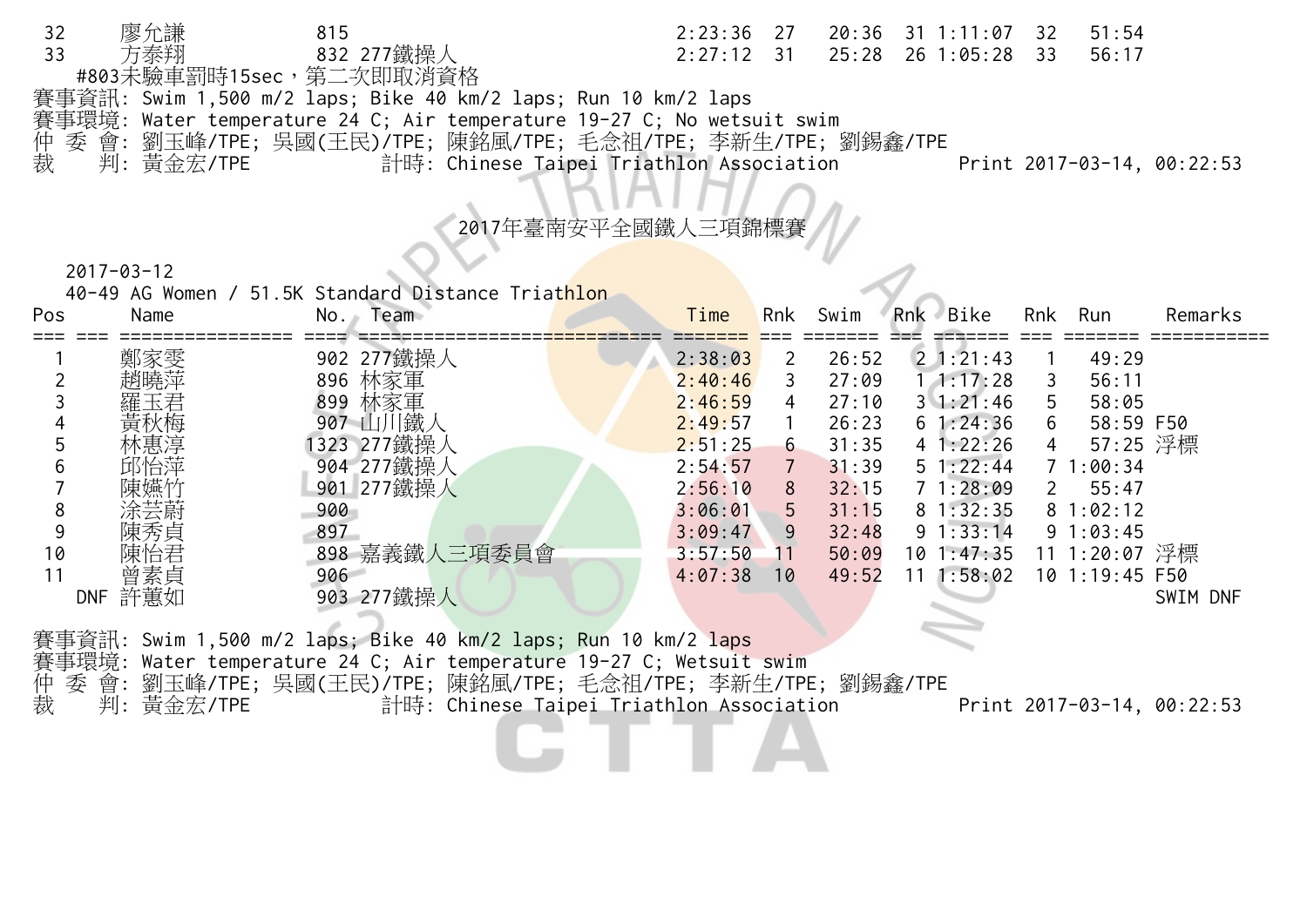2017-03-12

30-39 AG Women / 51.5K Standard Distance Triathlon

| Pos<br>Time<br>Swim<br>Rnk Bike<br>Team<br>Rnk<br>Name<br>No.                                                                                                                                                                                                                                                                                                                                                                                                                                                                                                                                                                                                                                                                                                                                                                                                                                                                                                                         | Run<br>Rnk                                                                                                                  | Remarks                                |
|---------------------------------------------------------------------------------------------------------------------------------------------------------------------------------------------------------------------------------------------------------------------------------------------------------------------------------------------------------------------------------------------------------------------------------------------------------------------------------------------------------------------------------------------------------------------------------------------------------------------------------------------------------------------------------------------------------------------------------------------------------------------------------------------------------------------------------------------------------------------------------------------------------------------------------------------------------------------------------------|-----------------------------------------------------------------------------------------------------------------------------|----------------------------------------|
| $===$<br>886 台南鐵人隊<br>許靜怡<br>2:29:51<br>27:24<br>11:14:53<br>$\mathbf{2}$<br>$\overline{3}$<br>881<br>2:30:34<br>28:01<br>21:16:55<br>$\overline{2}$<br>王文君<br>2:39:27<br>3<br>883 277鐵操人<br>1/<br>26:24<br>51:22:54<br>陳知輿<br>892 新北市蘆洲區體育會鐵人 <mark>三項委</mark><br>4 1:22:19<br>2:53:55<br>29:14<br>4<br>4<br>5<br>887 山大王鐵人隊<br>61:23:46<br>2:57:55<br>30:43<br>6<br>885 悍將鐵人<br>3:01:39<br>31:06<br>31:19:08<br>6<br>$\overline{7}$<br>882<br>3:03:52<br>5<br>30:35<br>71:26:25<br>890 277鐵操人<br>8<br>3:10:04<br>8<br>34:09<br>91:35:23<br>9<br>888<br>3:20:19<br>36:52<br>81:29:46<br>9<br>1322 準爸爸瘋了<br>10<br>高珮宸<br>3:48:11<br>$10$ 1:45:59<br>10<br>43:09<br>胡家瑜<br>891 台南鐵人隊<br><b>DNF</b><br>賽事資訊: Swim 1,500 m/2 laps; Bike 40 km/2 laps; Run 10 km/2 laps<br>賽事環境: Water temperature 24 C; Air temperature 19-27 C; Wetsuit swim<br>仲裁<br>委 會: 劉玉峰/TPE; 吳國(王民)/TPE; 陳銘風/TPE; 毛念祖/TPE; 李新生/TPE; 劉錫鑫/TPE<br>判: 黃金宏/TPE<br>計時: Chinese Taipei Triathlon Association<br>TE TE S | 47:34<br>2<br>45:39<br>50:09<br>3<br>51:02:24<br>61:03:28<br>81:11:26<br>71:06:54<br>41:00:33<br>9 1:13:42<br>10 1:19:04 浮標 | SWIM DNF<br>Print 2017-03-14, 00:22:53 |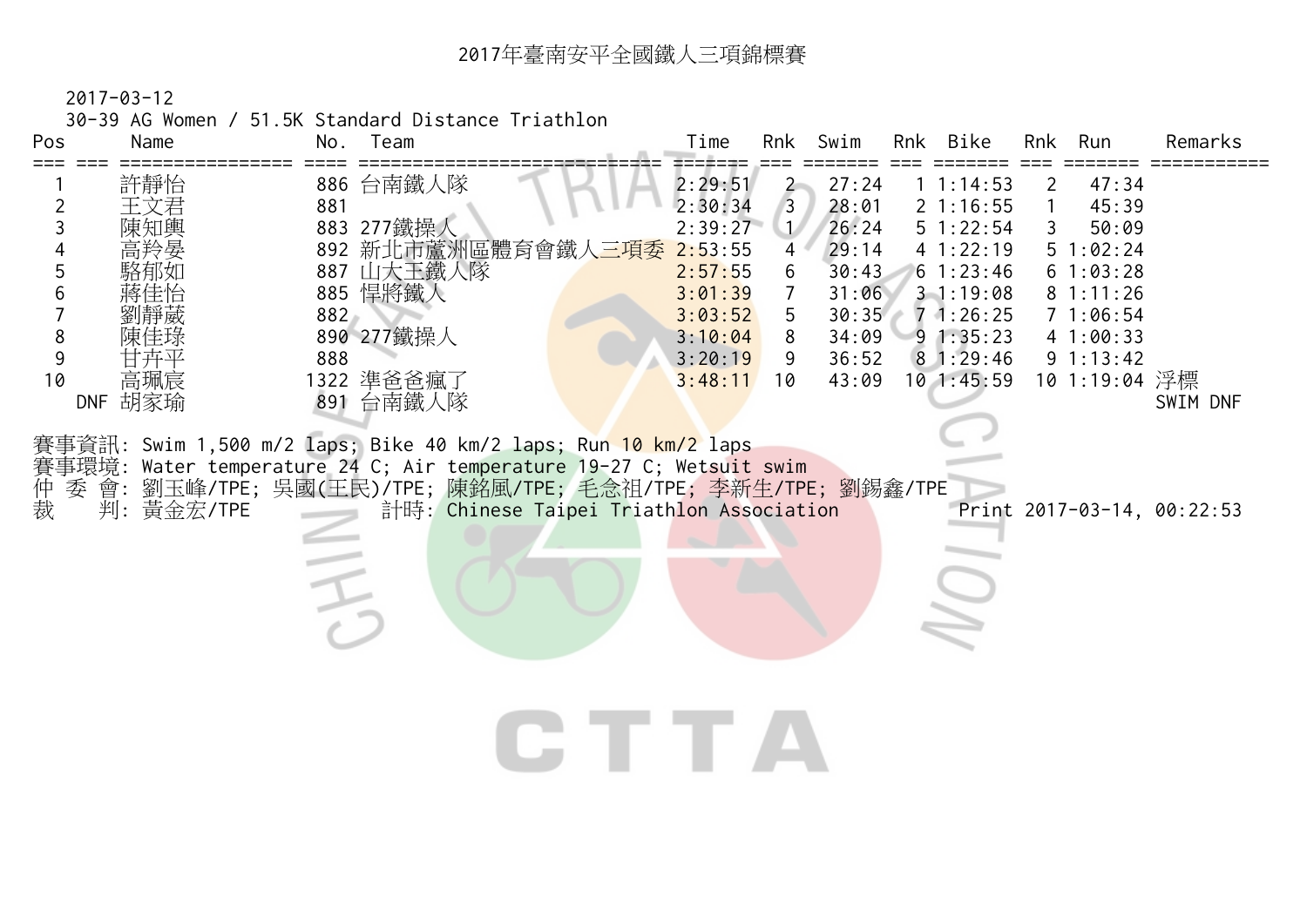2017-03-12

25-29 AG Women / 51.5K Standard Distance Triathlon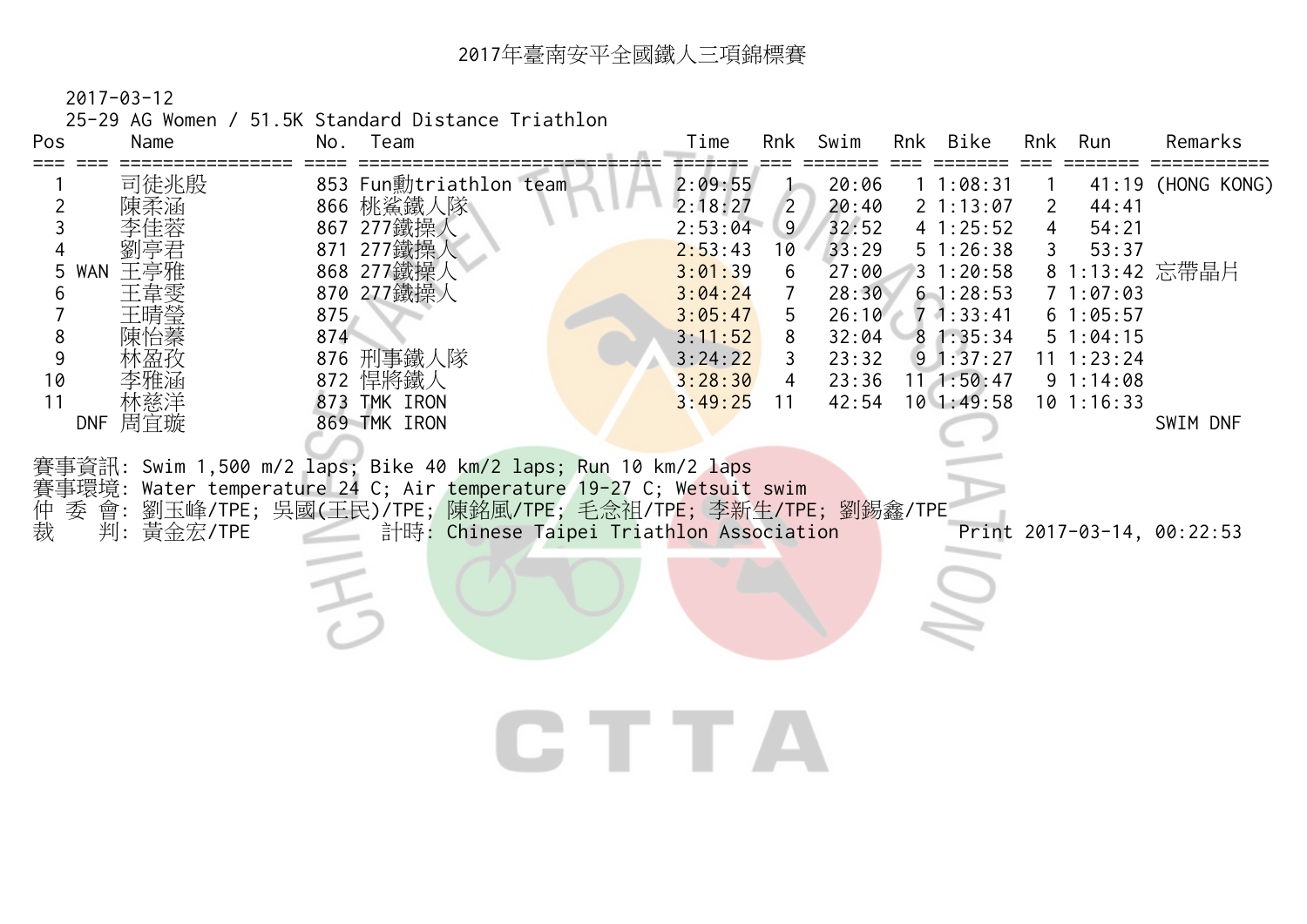2017-03-12

18-24 AG Women / 51.5K Standard Distance Triathlon

| Pos    | Name             | Team<br>No.               |                                                                                                                                                                                                                                                                                 | Time               | Rnk                           | Swim           |     | Rnk Bike               | Rnk | Run                       | Remarks                    |
|--------|------------------|---------------------------|---------------------------------------------------------------------------------------------------------------------------------------------------------------------------------------------------------------------------------------------------------------------------------|--------------------|-------------------------------|----------------|-----|------------------------|-----|---------------------------|----------------------------|
| 2      | 李汶芯<br>謝昕妤       | 857                       | 856 277高雄市鐵人三項訓練中心                                                                                                                                                                                                                                                              | 2:29:04<br>2:52:26 | $\overline{2}$                | 21:40<br>25:48 |     | 11:13:36<br>31:27:17   | 3   | 53:50<br>59:22            |                            |
|        | 陳羿齊              | 860 BEN BEN               |                                                                                                                                                                                                                                                                                 | 2:56:49            | 3 <sup>7</sup>                | 30:27          |     | 4 1:27:41              |     | 58:41                     |                            |
| 5      | 蕭心媚<br>李函蓁       | 858 WODEN鐵人隊<br>859 嘉藥單車社 |                                                                                                                                                                                                                                                                                 | 3:04:19<br>3:10:56 | $5^{\circ}$<br>$\overline{4}$ | 32:19<br>31:19 |     | 5 1:31:27<br>2 1:26:03 |     | 41:00:34<br>$5 \t1:13:36$ |                            |
| 仲裁     | 判:黃金宏/TPE        |                           | 賽事資訊: Swim 1,500 m/2 laps; Bike 40 km/2 laps; Run 10 km/2 laps<br>賽事環境: Water temperature 24 C; Air temperatu <mark>re 19-</mark> 27 C; Wetsuit swim<br>委 會: 劉玉峰/TPE; 吳國(王民)/TPE; 陳銘風/TP <mark>E; 毛念祖/TPE; 李新生</mark> /TPE; 劉錫鑫/TPE<br>計時: Chinese Taipei Triathlon Association |                    |                               |                |     |                        |     |                           | Print 2017-03-14, 00:22:53 |
|        |                  |                           | 2017年臺南安平全國鐵人三項錦標賽                                                                                                                                                                                                                                                              |                    |                               |                |     |                        |     |                           |                            |
|        | $2017 - 03 - 12$ |                           | 70+ AG Men / 51.5K Standard Distance Triathlon                                                                                                                                                                                                                                  |                    |                               |                |     |                        |     |                           |                            |
| Pos    | Name             | No. Team                  |                                                                                                                                                                                                                                                                                 | Time               | <b>Rnk</b>                    | Swim           | Rnk | Bike                   | Rnk | Run                       | Remarks                    |
|        | 張邦文              | 1316                      |                                                                                                                                                                                                                                                                                 | 2:53:18            | $\overline{1}$                | 30:28          |     | 11:15:51               |     | 11:07:00                  |                            |
| 仲<br>裁 | 判:黃金宏/TPE        |                           | 賽事資訊: Swim 1,500 m/2 laps; Bike 40 km/2 laps; Run 10 km/2 laps<br>賽事環境: Water temperature 24 C; Air temperature 19-27 C; Wetsuit swim<br>委 會: 劉玉峰/TPE; 吳國(王民)/TPE; 陳銘風/TPE; 毛念祖/TPE; 李新生/TPE; 劉錫鑫/TPE<br>計時: Chinese Taipei Triathlon Association                               |                    |                               |                |     |                        |     |                           | Print 2017-03-14, 00:22:53 |
|        |                  |                           |                                                                                                                                                                                                                                                                                 |                    |                               |                |     |                        |     |                           |                            |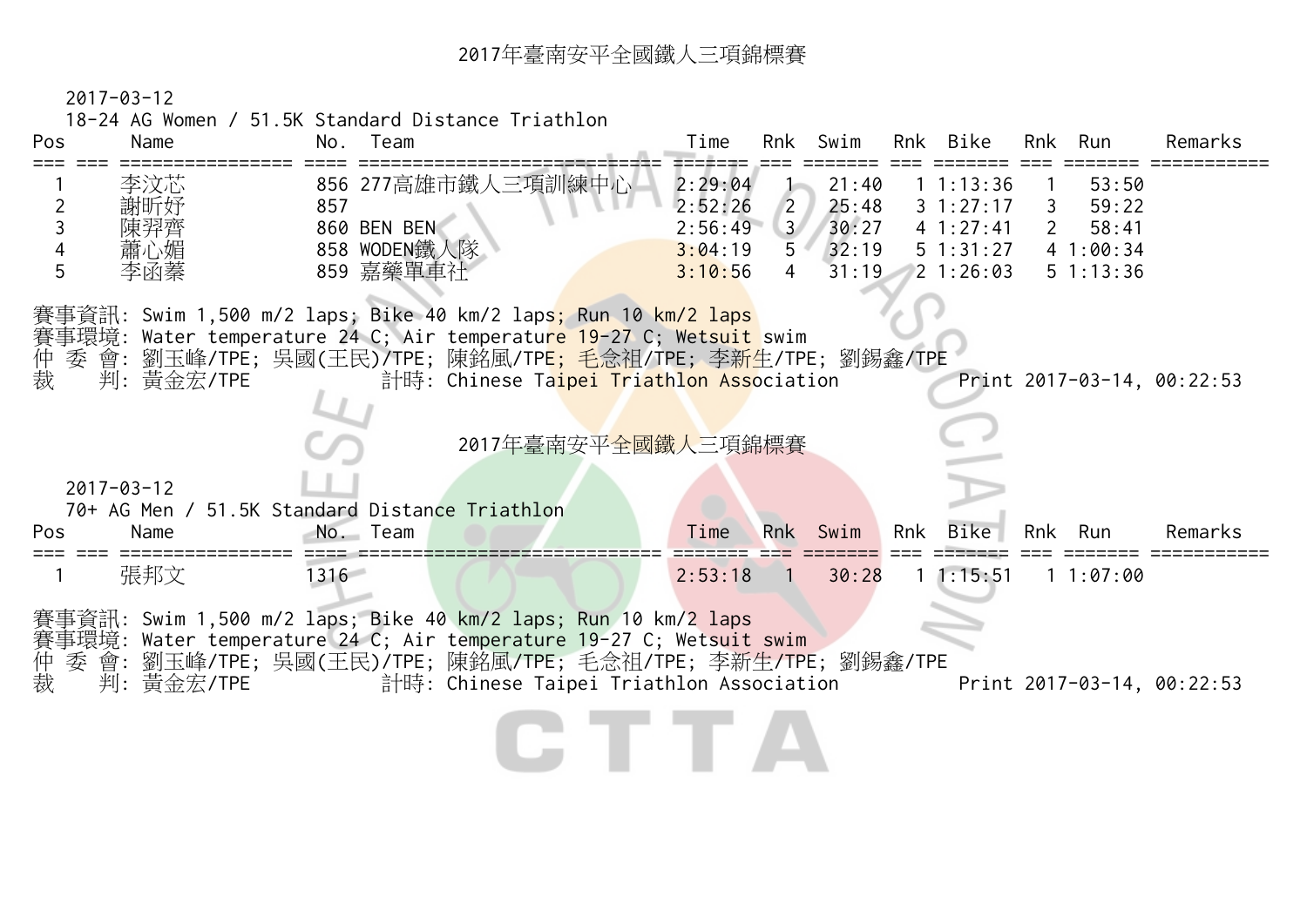2017-03-12

65-69 AG Men / 51.5K Standard Distance Triathlon

| Pos<br>$===$        | Name              | No. Team                                                                                                                                                                                                                                                                                     | Time<br>Rnk Swim<br>Rnk Bike<br>Remarks<br>Rnk<br>Run                                                                                                                               |
|---------------------|-------------------|----------------------------------------------------------------------------------------------------------------------------------------------------------------------------------------------------------------------------------------------------------------------------------------------|-------------------------------------------------------------------------------------------------------------------------------------------------------------------------------------|
| $\overline{2}$<br>3 | 鄭榮坡<br>林竹泉<br>許銘福 | 1313 台中四季鐵人<br>1312 台灣大腳丫長跑協會<br>1311 台寶愛台灣                                                                                                                                                                                                                                                  | 2:23:10<br>11:13:49<br>22:59<br>46:23<br>2:37:26<br>35:42<br>2 1:15:05<br>46:40<br>$\overline{2}$<br>$\overline{3}$<br>29:18<br>2:38:09<br>$\binom{2}{2}$<br>31:16:58<br>51:54<br>3 |
| 仲裁                  | 判:黃金宏/TPE         | 賽事資訊: Swim 1,500 m/2 laps; Bike 40 km/2 laps; <mark>Run 10 km/2 la</mark> ps<br>賽事環境: Water temperature 24 C; Air temperatur <mark>e 19-27 C; Wetsuit</mark> swim<br>委 會: 劉玉峰/TPE; 吳國(王民)/TPE; 陳銘風/TPE; 毛念祖/ <mark>TPE; 李新</mark> 生/TPE; 劉錫鑫/TPE<br>計時: Chinese Taipei Triathlon Association | Print 2017-03-14, 00:22:53                                                                                                                                                          |
|                     |                   |                                                                                                                                                                                                                                                                                              |                                                                                                                                                                                     |
|                     |                   |                                                                                                                                                                                                                                                                                              | IIO)                                                                                                                                                                                |
|                     |                   |                                                                                                                                                                                                                                                                                              | $\blacksquare$                                                                                                                                                                      |
|                     |                   |                                                                                                                                                                                                                                                                                              |                                                                                                                                                                                     |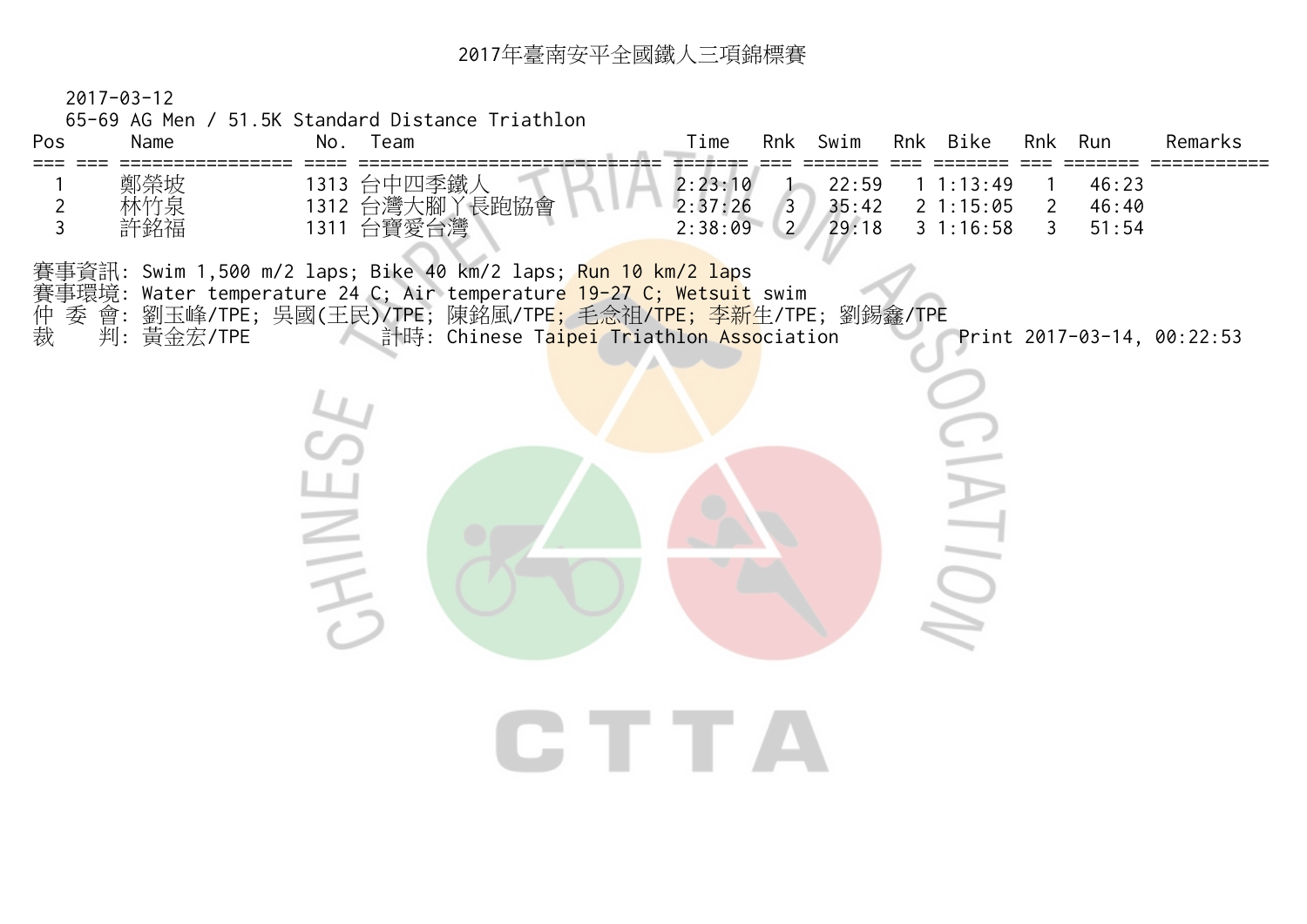60-64 AG Men / 51.5K Standard Distance Triathlon

| Pos | Name              | No.  | Team                                                                | Time    | Rnk            | Swim  | Rnk             | Bike              | Rnk           | Run            | Remarks                    |
|-----|-------------------|------|---------------------------------------------------------------------|---------|----------------|-------|-----------------|-------------------|---------------|----------------|----------------------------|
|     | 童清金               | 1299 |                                                                     | 2:22:25 |                | 24:45 |                 | $2 \t1:11:46$     |               | 45:56          |                            |
|     | 廖關復               |      | 1298 山川鐵人                                                           | 2:22:53 | $\overline{3}$ | 24:56 |                 | 11:09:46          |               | 48:11          |                            |
|     | 林嘉明               |      | 1296 山川鐵人                                                           | 2:28:17 | 8 <sup>1</sup> | 28:41 |                 | 41:13:28          | $\mathcal{P}$ | 46:09          |                            |
|     | 施克潭               | 1309 | 台灣大腳丫長跑協會                                                           | 2:30:24 | 2              | 24:45 |                 | 61:15:17          | 5             | 50:23          |                            |
|     | 陳裕成               | 1301 | 台南崑山鐵馬隊                                                             | 2:32:19 | 6              | 26:25 |                 | 71:16:19          |               | 49:36          |                            |
|     | 黃英俊               | 1297 |                                                                     | 2:33:49 | 5.             | 26:03 |                 | $3 - 1 : 13 : 03$ | 9             | 54:44          |                            |
|     | 陳心能               |      | 1306 新北市蘆洲區體育會 <mark>鐵人三項委</mark>                                   | 2:34:56 | 7              | 27:22 |                 | $5 \cdot 1:15:11$ |               | 52:23          |                            |
| 8   | 吳清宗               |      | 1305 277鐵操人                                                         | 2:39:05 | 10             | 30:59 |                 | 91:17:33          | 6             | 50:35          |                            |
|     | 簡永隆               | 1308 |                                                                     | 2:43:47 | 12             | 32:38 |                 | 81:16:42          | 8             | 54:28          |                            |
| 10  | 周劍輝               | 1307 |                                                                     | 2:47:51 | 4              | 25:35 |                 | 10 1:19:07        |               | :03:09         | (HONG KONG)                |
| 11  | 何昇峰               | 1303 | 台中四季鐵人                                                              | 3:02:33 | 9              | 30:47 |                 | $12 \; 1:35:24$   | 10            | 56:23          |                            |
| 12  | 楊昌學               | 1300 |                                                                     | 3:21:17 | 13             | 43:14 | 11              | 1:28:08           |               | $12 \t1:09:56$ |                            |
| 13  | 楊永建               | 1302 |                                                                     | 3:25:03 | 11             | 31:25 | 13 <sup>2</sup> | 1:38:15           |               | $13 \t1:15:24$ |                            |
|     | 李志文<br><b>DNF</b> |      | 1304 台南崑山鐵馬隊                                                        |         |                |       |                 |                   |               |                | SWIM DNF                   |
|     |                   |      |                                                                     |         |                |       |                 |                   |               |                |                            |
|     |                   |      | 賽事資訊: Swim 1,500 m/2 laps; Bike 40 km/2 laps; Run 10 km/2 laps      |         |                |       |                 |                   |               |                |                            |
|     |                   |      | 賽事環境: Water temperature 24 C; Air temperature 19-27 C; Wetsuit swim |         |                |       |                 |                   |               |                |                            |
| 仲   | 委 會:              |      | 劉玉峰/TPE; 吳國(王民)/TPE; 陳銘風/TPE; 毛念祖/TPE; 李新生/TPE; 劉錫鑫/TPE             |         |                |       |                 |                   |               |                |                            |
| 裁   | 判:<br>黃金宏/TPE     |      | 計時: Chinese Taipei Triathlon Association                            |         |                |       |                 |                   |               |                | Print 2017-03-14, 00:22:53 |

CTTA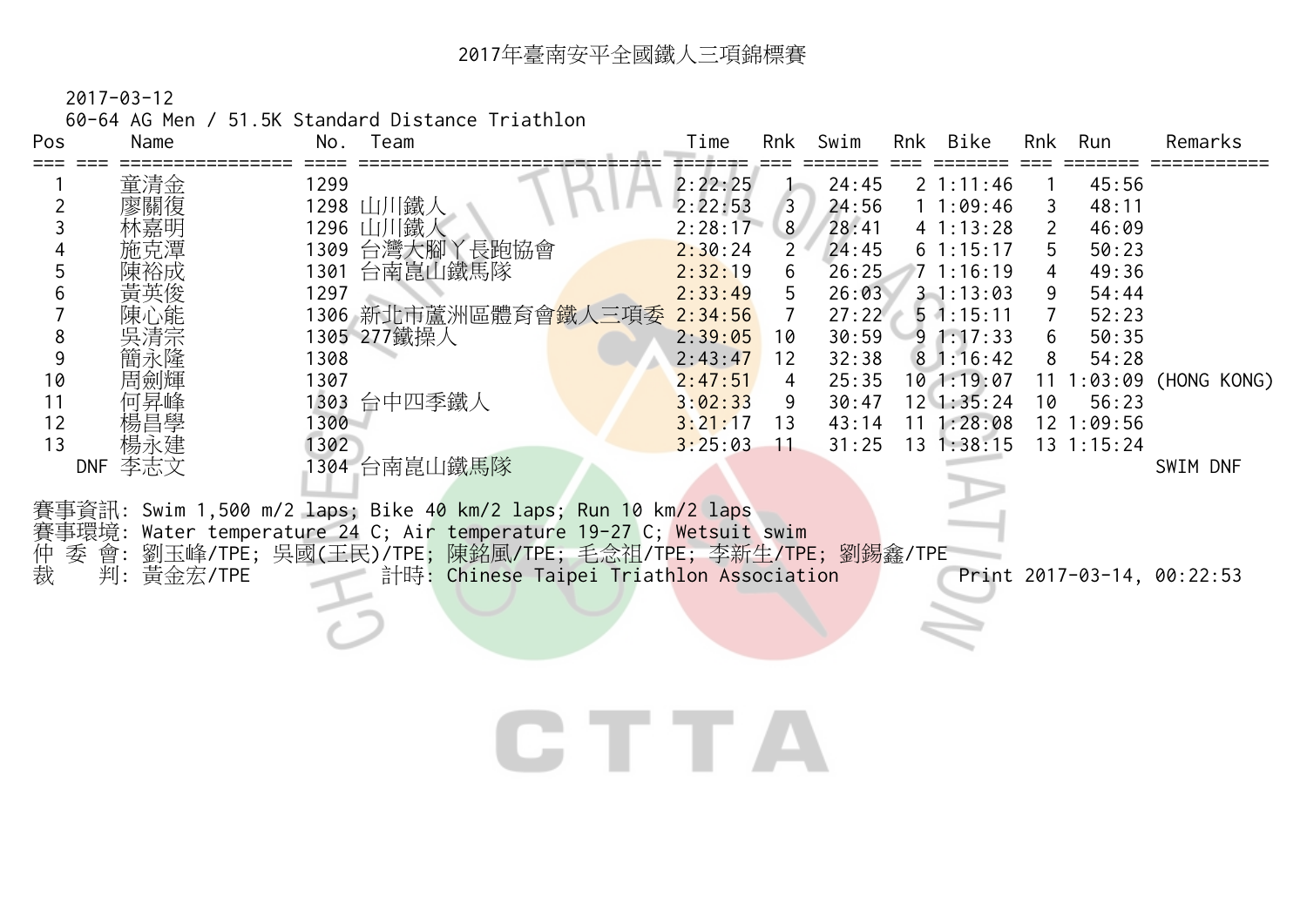55-59 AG Men / 51.5K Standard Distance Triathlon

| Pos | Name    | No.  | Team                | Time    | Rnk                   | Swim  | Rnk Bike          | Rnk | Run            | Remarks |
|-----|---------|------|---------------------|---------|-----------------------|-------|-------------------|-----|----------------|---------|
|     | 黃明龍     |      | 1271 汐止走路隊          | 2:18:26 |                       | 25:22 | 21:10:45          |     | 42:20          |         |
|     | 盧法水     | 1285 |                     | 2:24:51 | 5                     | 27:01 | 31:11:00          |     | 46:50          |         |
|     | 張傳孝     |      | 1277 277鐵操人         | 2:28:55 | 3 <sup>7</sup>        | 26:44 | 11:09:41          | 6   | 52:31          |         |
|     | 張東隆     |      | 1276 遠東新世紀風火輪社      | 2:29:23 | $\mathbf{2}^{\prime}$ | 26:02 | 61:16:34          | 2   | 46:48          |         |
|     | 范綱宏     | 1279 |                     | 2:31:30 | 9                     | 29:19 | 41:12:22          | 4   | 49:50          |         |
| h   | 黃中      | 1283 |                     | 2:43:09 | 10                    | 29:35 | 111:22:00         | 5   | 51:35          |         |
|     | 黃宗(方方土) | 1289 | 台南崑山鐵馬隊             | 2:45:22 | 6                     | 28:08 | $8 \cdot 1:19:28$ | 10  | 57:47          |         |
| 8   | 林良泉     | 1282 |                     | 2:45:44 | 15                    | 32:24 | 71:17:28          | 9   | 55:53          |         |
| 9   | 甘定清     | 1286 |                     | 2:46:06 | 14                    | 31:40 | 51:15:55          | 11  | 58:32          |         |
| 10  | 黃士哲     |      | 1280 台南鐵人隊          | 2:47:03 | 12                    | 30:35 | 101:21:10         | 8   | 55:19          |         |
|     | 曾明山     |      | 1274 277鐵操人         | 2:50:45 | 4                     | 26:57 | 91:20:37          | 12  | :03:12         |         |
| 12  | 李泰明     |      | 1273 新北市蘆洲區體育會鐵人三項委 | 2:53:04 | 11                    | 30:11 | 14 1:28:32        |     | 54:22          |         |
| 13  | 李建森     |      | 1272 277鐵操人         | 3:02:07 | 8                     | 29:12 | $13 \t1:24:56$    |     | 14 1:08:00     |         |
| 14  | 邱陳振     |      | 1287 準爸爸瘋了          | 3:05:46 | 16                    | 32:51 | $15 \t1:29:02$    |     | 13 1:03:54     |         |
| 15  | 郭威利     |      | 1290 277鐵操人         | 3:10:05 | 7                     | 28:11 | $12 \t1:24:12$    |     | $17 \t1:17:44$ |         |
| 16  | 王立石     | 1281 | 277鐵操人              | 3:22:04 | 17                    | 35:38 | $16 \t1:31:39$    |     | 15 1:14:49     |         |
| 17  | 符業光     |      | 1288 best           | 3:48:34 | 18                    | 41:13 | $17 \t1:46:18$    |     | $18 \t1:21:04$ |         |
| 18  | 林敬洲     | 1275 |                     | 3:57:50 | 19                    | 51:26 | $18 \t1:49:28$    |     | $16$ 1:16:57   |         |
|     | 鄭惠民     |      | 1278 新北市蘆洲區體育會鐵人三項委 |         | 13                    | 30:47 |                   |     |                |         |
|     |         |      |                     |         |                       |       |                   |     |                |         |

賽事資訊: Swim 1,500 m/2 laps; Bike 40 km/2 laps; Run 10 km/2 laps 賽事環境: Water temperature 24 C; Air temperature 19-27 C; Wetsuit swim 仲 委 .<br>- 委 會: 劉玉峰/TPE; 吳國(王民)/TPE; 陳銘風/TPE; 毛念祖/TPE; 李新生/TPE; 劉錫鑫/TPE<br>- 判: 黃金宏/TPE 計時: Chinese Taipei Triathlon Association 裁 判: 黃金宏/TPE<sup>rroc</sup> 计時: Chinese Taipei Triathlon Association Print 2017-03-14, 00:22:53

C T T A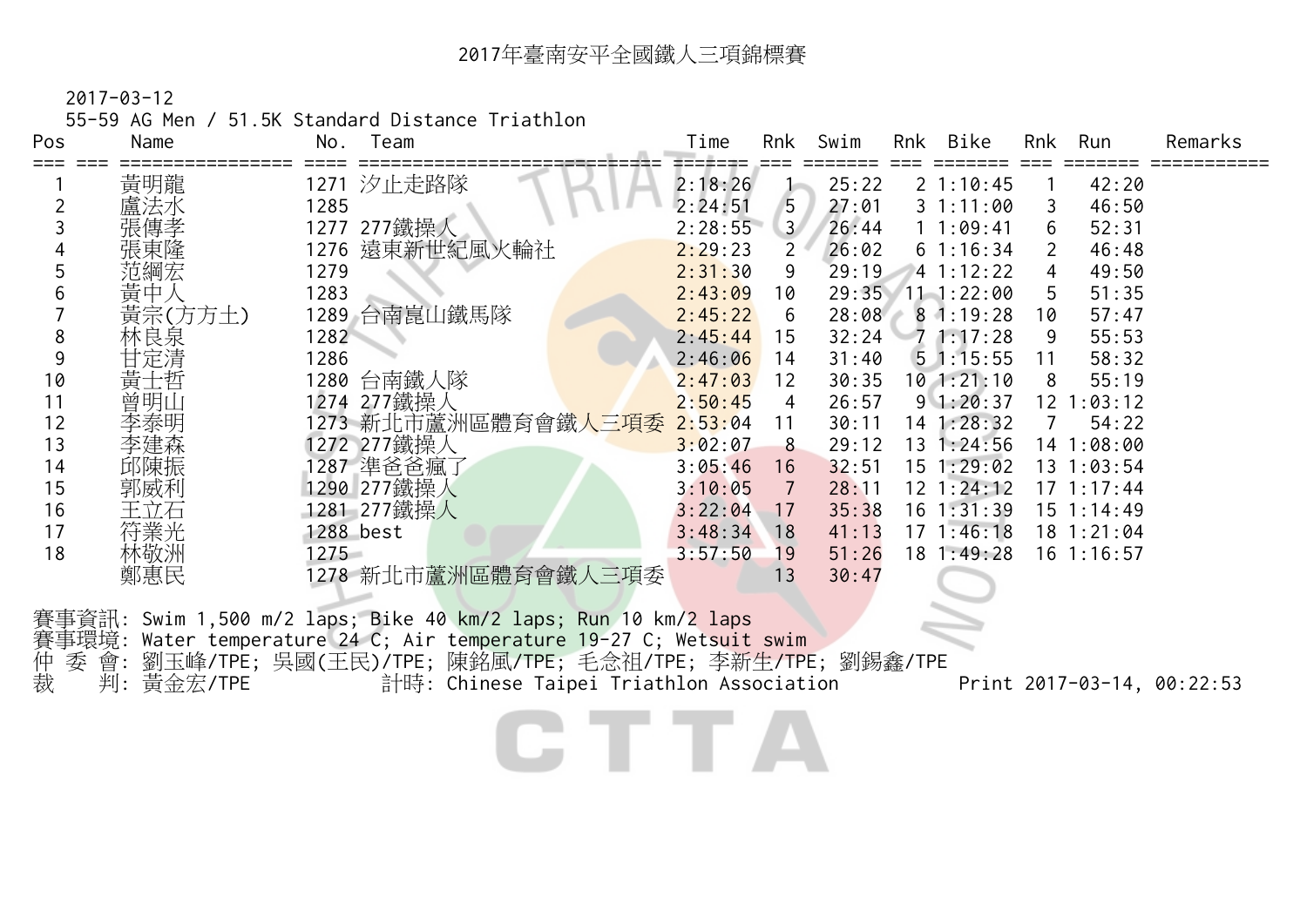2017-03-12

50-54 AG Men / 51.5K Standard Distance Triathlon

| Pos | Name      | No.  | Team                | Time    | Rnk            | Swim  | Rnk | Bike             | Rnk | Run            | Remarks           |
|-----|-----------|------|---------------------|---------|----------------|-------|-----|------------------|-----|----------------|-------------------|
| === |           |      |                     |         |                |       |     |                  |     |                |                   |
|     | 張榮川       |      | 1236 山川鐵人           | 2:12:08 | $3 -$          | 23:47 |     | 11:05:07         |     | 43:15          |                   |
| 2   | 簡芳省       | 1237 | 南投鐵人                | 2:12:24 | $\sqrt{1}$     | 21:32 |     | 21:07:30         | 2   | 43:23          |                   |
| 3   | 陳國治       | 1263 |                     | 2:17:59 | $\overline{2}$ | 23:05 |     | 71:10:02         | 3   | 44:52          |                   |
|     | 賴滄海       |      | 1247 新北市蘆洲區體育會鐵人三項委 | 2:20:16 | $\overline{7}$ | 24:59 |     | 51:09:46         | 5   | 45:33          |                   |
|     | 王德譽       | 1244 |                     | 2:21:17 | 8              | 25:14 |     | 4 1:09:35        | 6   | 46:29          |                   |
| 6   | Al Chuang | 1265 |                     | 2:22:08 | 5              | 24:48 |     | $9 - 1:12:01$    | 4   |                | 45:20 (SINGAPORE) |
|     | 洪志裕       | 1266 |                     | 2:23:58 | 11             | 25:49 |     | 31:09:12         | 9   | 48:58          |                   |
| 8   | 游泰瑜       |      | 1238 悍將鐵人           | 2:24:17 | 6              | 24:49 |     | 61:10:00         | 11  | 49:28          |                   |
| 9   | 張元杉       | 1241 |                     | 2:24:17 | 12             | 26:07 |     | 81:10:30         | 7   | 47:40          |                   |
| 10  | 吳建民       | 1243 |                     | 2:29:13 | 9              | 25:17 |     | $11$ , $1:13:49$ | 12  | 50:08          |                   |
| 11  | 塗政新       | 1253 |                     | 2:30:55 | 4              | 24:35 |     | $10$ 1:12:50     | 14  | 53:31          |                   |
| 12  | 陳元昌       | 1267 |                     | 2:38:43 | 18             | 31:10 |     | 13 1:15:53       | 13  | 51:41          |                   |
| 13  | 傅沐墩       |      | 1242 台灣大腳丫長跑協會      | 2:40:53 | 29             | 35:22 |     | $14$ 1:17:18     | 8   | 48:14          |                   |
| 14  | 簡瑞平       |      | 1252 南投鐵人           | 2:41:18 | 10             | 25:21 |     | $16$ 1:20:14     | 17  | 55:44          |                   |
| 15  | 游瑞欽       |      | 1248 台南鐵人隊          | 2:51:35 | 15             | 29:37 |     | $15$ 1:18:26     |     | 27 1:03:33     |                   |
| 16  | 黃志誠       | 1269 |                     | 2:51:56 | 25             | 33:32 |     | 201:24:42        | 15  | 53:43          |                   |
| 17  |           | 1256 |                     | 2:52:04 | 17             | 30:45 |     | $18$ 1:23:18     | 20  | 58:02          |                   |
| 18  |           |      | 1239 南風鐵騎           | 2:53:38 | 31             | 37:38 |     | $17 \t1:20:26$   | 16  | 55:35          |                   |
| 19  |           | 1259 |                     | 2:54:36 | 13             | 26:28 |     | 22 1:27:41       |     | 21 1:00:27     |                   |
| 20  |           |      | 1262 277鐵操人         | 2:58:48 | 19             | 31:25 |     | 26 1:31:26       | 18  | 55:58          |                   |
| 21  | 潘信誠       |      | 1250 台南鐵人隊          | 2:59:35 | 27             | 34:22 |     | 24 1:28:20       | 19  | 56:54          |                   |
| 22  | 倪邦臣       | 1249 |                     | 2:59:44 | 16             | 30:39 |     | $21 \t1:25:56$   |     | 24 1:03:10     |                   |
| 23  | 王啟岳       |      | 1255 277鐵操人         | 3:02:11 | 14             | 29:24 |     | 28 1:32:05       |     | 22 1:00:44     |                   |
| 24  | 陳建村       | 1260 |                     | 3:03:26 | 22             | 32:19 |     | 23 1:27:53       |     | $25 \t1:03:15$ |                   |
| 25  | 陳誌昇       | 1261 | 新北市蘆洲區體育會鐵人三項委      | 3:04:12 | 23             | 32:25 |     | $19$ 1:23:50     |     | 301:07:58      |                   |
| 26  | 曹利偉       |      | 1347 青年高中           | 3:04:47 | 21             | 31:44 |     | $27 \t1:31:46$   |     | 23 1:01:19 浮標  |                   |
| 27  |           |      | 1240 277鐵操人         | 3:12:42 | 28             | 35:17 |     | 32 1:48:08       | 10  | 49:18          |                   |
| 28  |           | 1251 |                     | 3:17:43 | 20             | 31:42 |     | 25 1:29:32       |     | 31 1:16:30     |                   |
| 29  | 侯光偉       | 1246 |                     | 3:18:52 | 26             | 33:33 |     | 30 1:39:57       |     | 29 1:05:24     |                   |
| 30  | 吳豪俊       |      | 1346 277鐵操人         | 3:20:06 | 30             | 37:06 |     | 29 1:38:38       |     | 28 1:04:23 浮標  |                   |
| 31  | 劉俊弦       |      | 1264 悍將鐵人           | 3:29:45 | 24             | 32:28 |     | $31 \t1:40:43$   |     | 32 1:16:36     |                   |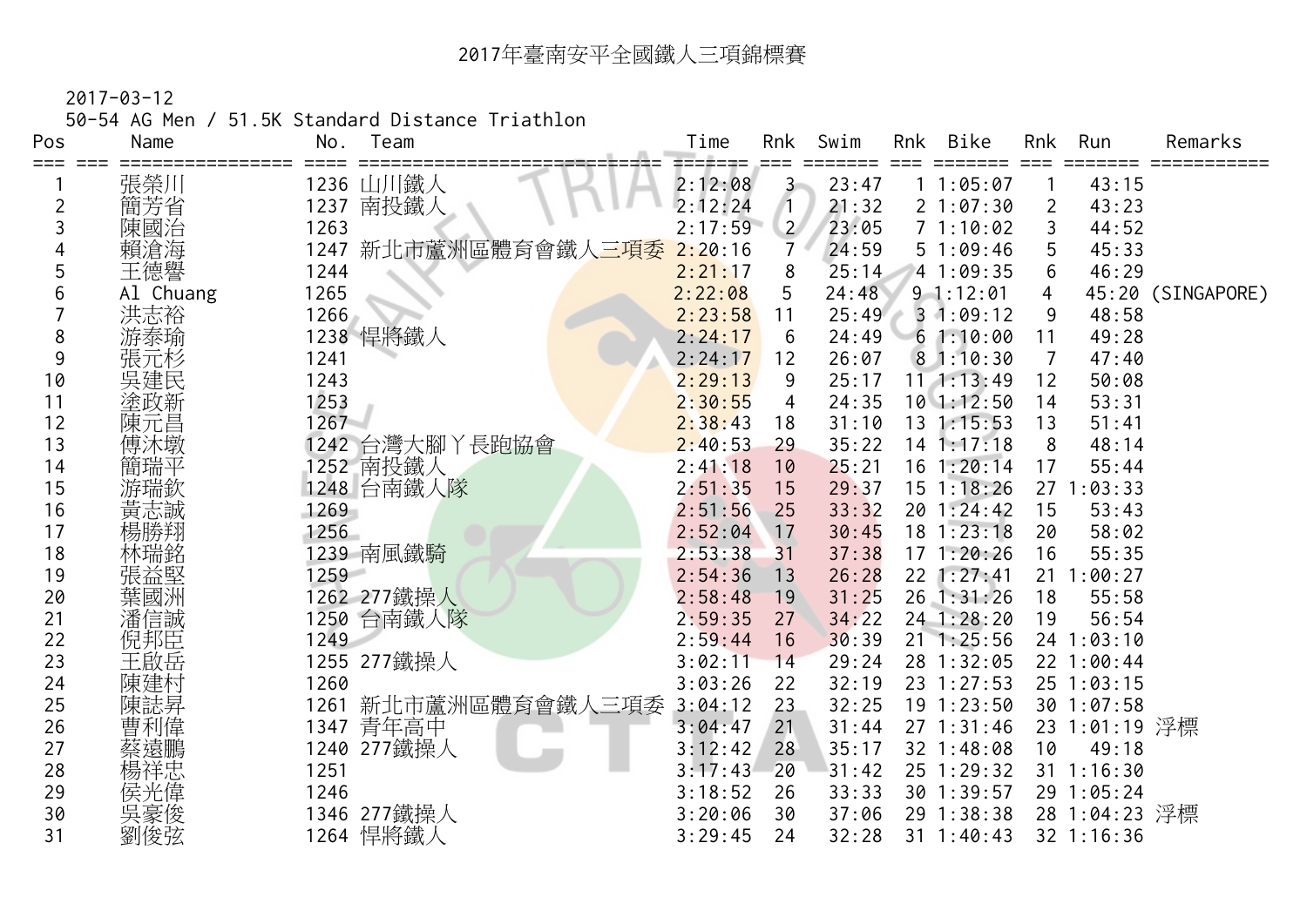32 彭柏挺 1257 4:11:44 33 45:21 33 1:54:03 33 1:32:21 DSQ 彭甫堅 1268 數學咖啡館 34 26 1:03:20 SWIM少圈<br>DSQ 徐信男 1245 刑事鐵人隊 32 38:36 12 1:14:44 34 1:36:33 BIKE少圈 DSQ 徐信男 1245 刑事鐵人隊 32 38:36 12 1:14:44 34 1:36:33 BIKE少圈 DNF 陳相如 1258 SWIM DNF 賽事資訊: Swim 1,500 m/2 laps; Bike 40 km/2 laps; Run 10 km/2 laps 賽事環境: Water temperature 24 C; Air temperature 19-27 C; Wetsuit swim 仲 委 會: 劉玉峰/TPE; 吳國(王民)/TPE; 陳銘風/TPE; 毛念祖/TPE; 李新生/TPE; 劉錫鑫/TPE 裁 判: 黃金宏/TPE 計時: Chinese Taipei Triathlon Association Print 2017-03-14, 00:22:53  $\sum_{i=1}^{n}$ HINES  $\equiv$ CTTA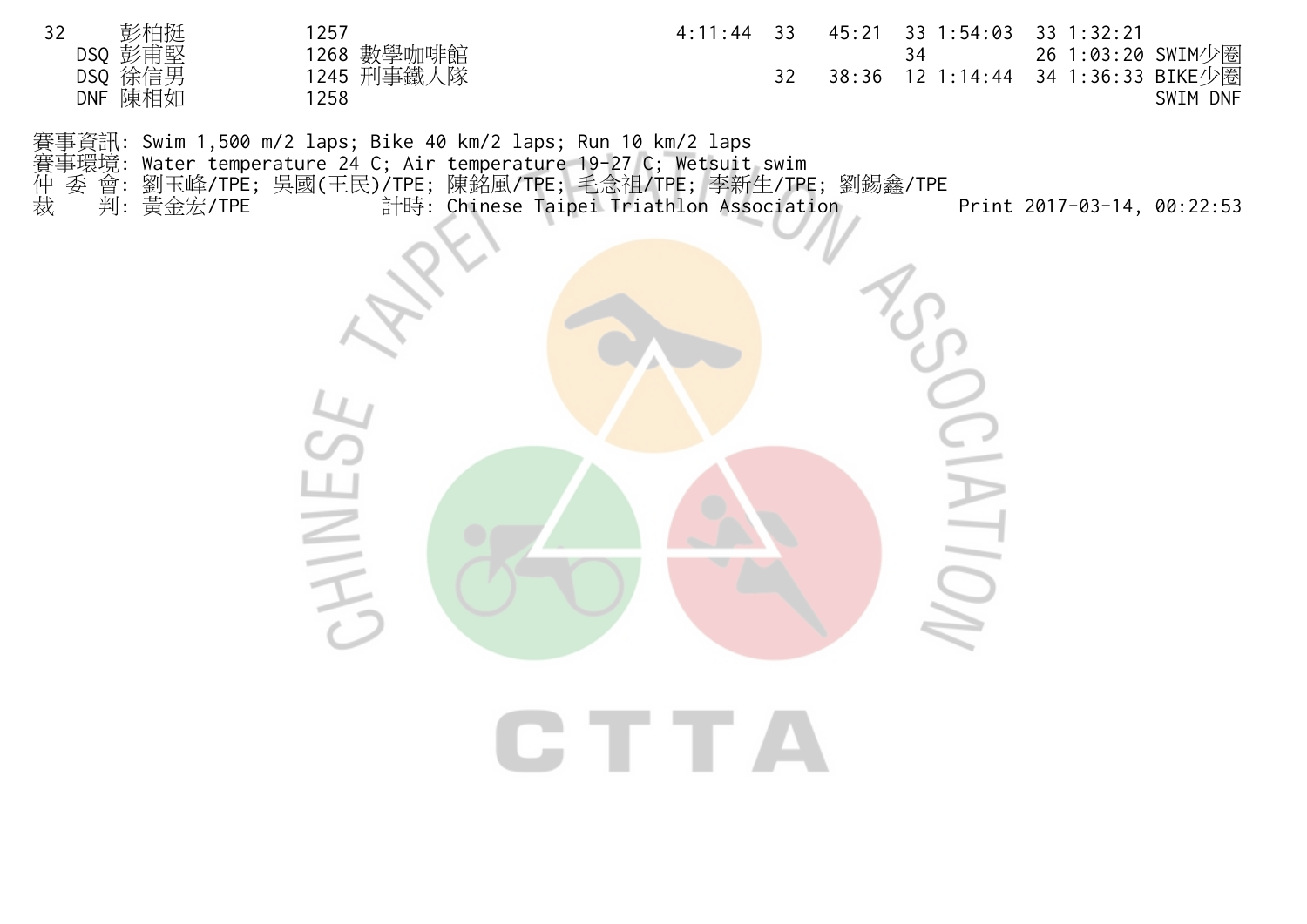45-49 AG Men / 51.5K Standard Distance Triathlon

| Pos     | Name        | No.      | Team                | Time               | Rnk                     | Swim  | Rnk | Bike           | Rnk            | Run        | Remarks |
|---------|-------------|----------|---------------------|--------------------|-------------------------|-------|-----|----------------|----------------|------------|---------|
| === === | 林文國         |          | 1181 林家軍            | =======<br>2:10:42 | $2 -$                   | 22:24 |     | 31:08:45       | $\overline{2}$ | 39:33      |         |
| 2       | 蘇英超         |          | 1182 汐止走路隊          | 2:13:55            | 9                       | 26:17 |     | 21:08:32       |                | 39:07      |         |
| 3       | 柯松憲         | 1208     |                     | 2:16:12            | $\cup$                  | 21:59 |     | 61:10:54       | 6              | 43:21      |         |
| 4       | 蔡明宏         | 1231     |                     | 2:17:42            | $\overline{4}$          | 23:53 |     | 71:10:59       | 5              | 42:50      |         |
| 5       | 二義<br>陳仁    |          | 1228 新北市蘆洲區體育會鐵人三項委 | 2:17:58            | 22                      | 28:59 |     | 11:07:40       | 4              | 41:20      |         |
| 6       | 吳振東         |          | 1210 台灣大腳丫長跑協會      | 2:18:24            | 12                      | 26:37 |     | $8 - 1:11:06$  | 3              | 40:42      |         |
|         | 何志新         |          | 1225 台灣大腳丫長跑協會      | 2:25:07            | 16                      | 27:28 |     | $5 \t1:10:26$  | $\overline{7}$ | 47:13      |         |
| 8       | 蔡文彭         | 1218     |                     | 2:25:24            | 7                       | 25:17 |     | $10$ 1:12:05   | 8              | 48:02      |         |
| 9       | 許適文         | 1184     |                     | 2:27:02            | 15                      | 27:14 |     | $9 \t1:11:18$  | 9              | 48:30      |         |
| 10      | 葉天景         | 1187     |                     | 2:28:20            | 5                       | 24:12 |     | 12 1:12:59     | 14             | 51:10      |         |
| 11      | Stan Chang  | 1230     |                     | 2:30:36            | 24                      | 30:04 |     | 41:09:49       | 12             | 50:45      |         |
| 12      | 傅重舜         |          | 1211 277鐵操人         | 2:34:02            | 11                      | 26:34 |     | 18 1:14:44     | 17             | 52:45      |         |
| 13      | 陳信宏         |          | 1226 台南鐵人隊          | 2:34:53            | 21                      | 28:53 |     | $11 \t1:12:44$ | 20             | 53:17      |         |
| 14      | 吳百騏         |          | 1217 277鐵操人         | 2:35:26            | 28                      | 30:32 |     | 171:14:31      | 11             | 50:24      |         |
| 15      | 李阿鈞         |          | 1189 嘉義鐵人三項委員會      | 2:35:40            | 13                      | 26:45 |     | 25 1:20:04     | 10             | 48:52      |         |
| 16      | 陳建儒         |          | 1196 新北市蘆洲區體育會鐵人三項委 | 2:36:48            | 27                      | 30:31 |     | $16$ 1:14:13   | 16             | 52:04      |         |
| 17      | 廖裕隆         |          | 1192 南投鐵人           | 2:38:38            | 18                      | 27:50 |     | $19 \t1:15:53$ | 21             | 54:56      |         |
| 18      | 勒卡爾·撒里朋岸    | 1205     |                     | 2:38:46            | 19                      | 28:42 |     | $13 \t1:13:30$ | 24             | 56:35      |         |
| 19      | 葉永南         | $1191 -$ |                     | 2:38:47            | 25                      | 30:31 |     | $22$ 1:17:26   | 13             | 50:52      |         |
| 20      | 石坤正         |          | 1212 台灣大腳丫長跑協會      | 2:40:38            | 29                      | 30:34 |     | $14$ 1:13:32   | 23             | 56:32      |         |
| 21      | 范國揚         |          | 1209 台灣大腳丫長跑協會      | 2:41:56            | 10                      | 26:27 |     | 20 1:16:39     | 27             | 58:51      |         |
| 22      | ·劉兆群<br>黄淙隆 |          | 1190 悍將鐵人           | 2:42:31            | 14                      | 27:09 |     | $24$ 1:18:48   | 25             | 56:35      |         |
| 23      |             |          | 1223 台中四季鐵人         | 2:43:25            | $\overline{\mathbf{3}}$ | 23:26 |     | 23 1:18:33     |                | 33 1:01:26 |         |
| 24      | 張<br>齊      |          | 1202 277鐵操人         | 2:44:08            | 20                      | 28:43 |     | 28 1:22:31     | 18             | 52:56      |         |
| 25      | 何峻峰         | 1224     |                     | 2:44:35            | 8                       | 26:01 |     | $15$ 1:13:55   | 35             | 1:04:41    |         |
| 26      | 呂俊輝         |          | 1186 遠東新世紀風火輪社      | 2:46:47            | 17                      | 27:40 |     | 29 1:25:54     | 19             | 53:14 浮標   |         |
| 27      | 包景文         |          | 1197 台南鐵人隊          | 2:48:06            | 34                      | 32:16 |     | $21 \t1:16:51$ | 28             | 59:00      |         |
| 28      | 陳俊良         |          | 1183 嘉義鐵人三項委員會      | 2:55:11            | 23                      | 29:58 |     | 32 1:28:58     | 22             | 56:16      |         |
| 29      | 陳金福         |          | 1194 新北市蘆洲區體育會鐵人三項委 | 2:57:33            | 38                      | 36:18 |     | 26 1:21:36     | 29             | 59:40      |         |
| 30      | 余福訓         | 1193     |                     | 2:57:50            | 6                       | 24:55 |     | 35 1:34:09     | 26             | 58:46      |         |
| 31      | 陳正益         | 1207     |                     | 2:58:16            | 39                      | 36:19 |     | 33 1:30:14     | 15             | 51:43      |         |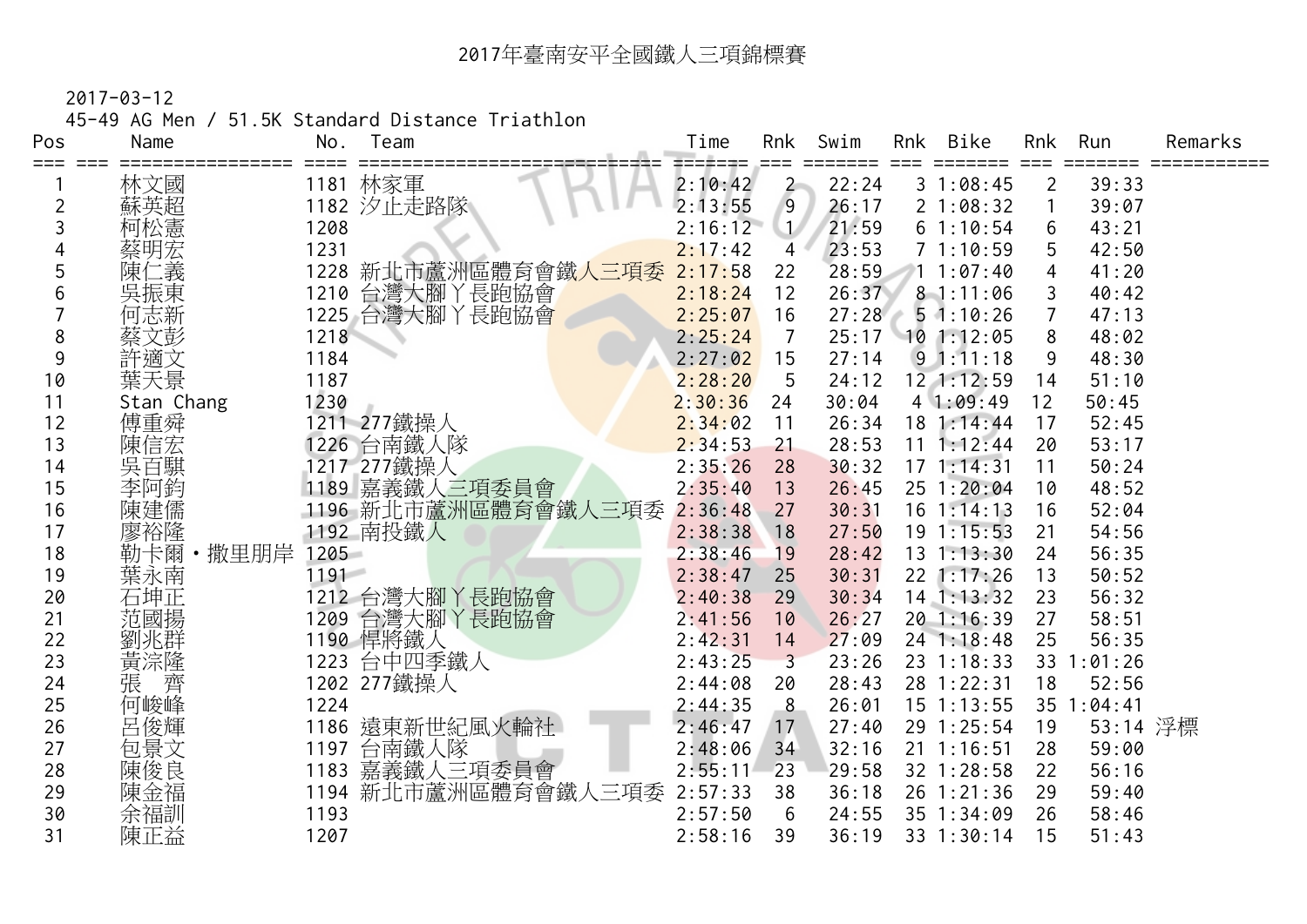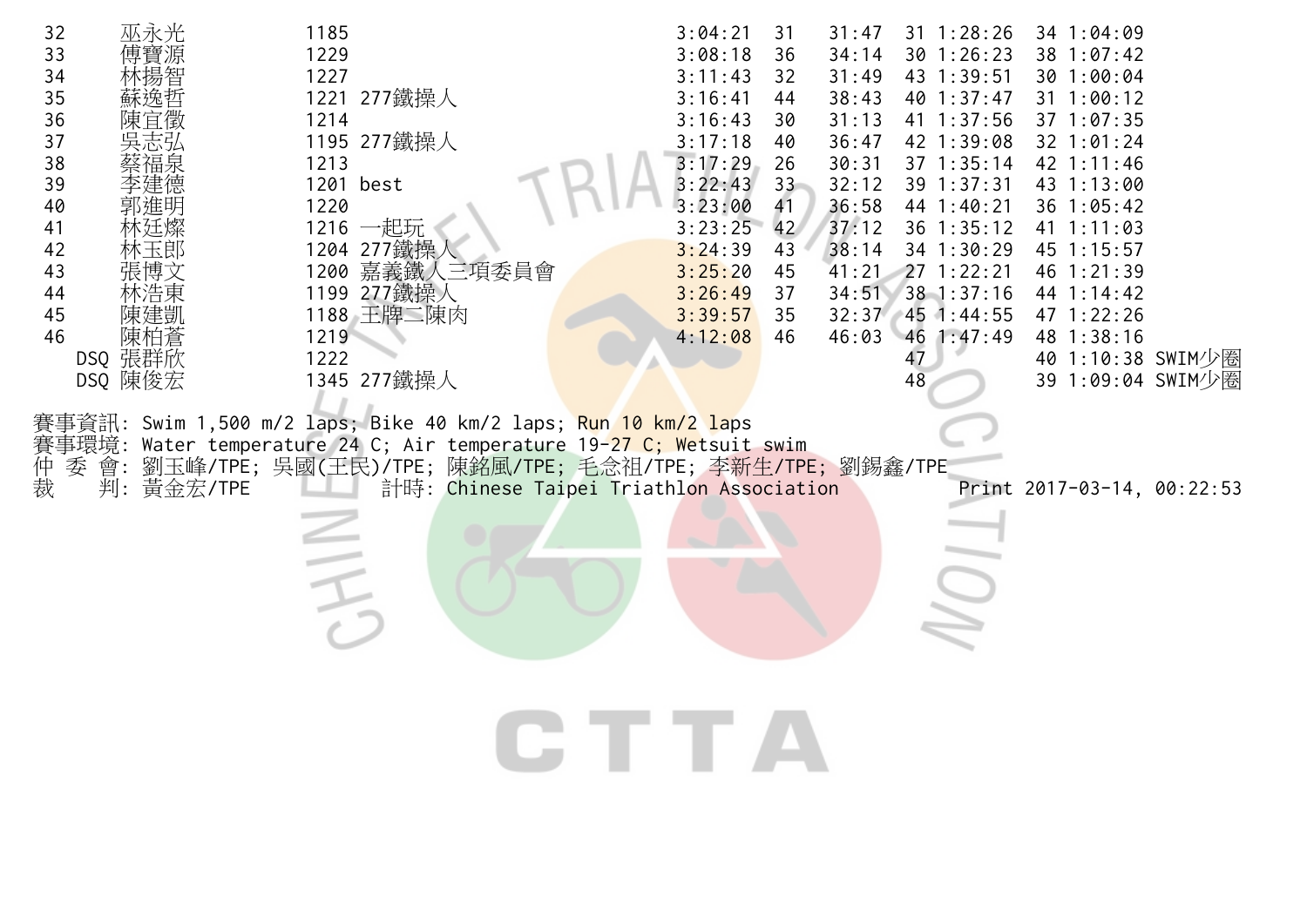2017-03-12

40-44 AG Men / 51.5K Standard Distance Triathlon

| Pos            | Name       | Team<br>No.                   | Time               | Rnk            | Swim           | Rnk | Bike                     | Rnk            | Run            | Remarks            |
|----------------|------------|-------------------------------|--------------------|----------------|----------------|-----|--------------------------|----------------|----------------|--------------------|
| $===$          | 莊順發        | 1121 汐止走路隊                    | 2:10:09            | $5 -$          | 24:41          |     | 11:05:53                 |                | 39:35          |                    |
| $\overline{2}$ | 楊鈞皓        | 台南鐵人隊<br>1165                 | 2:11:40            | $\overline{3}$ | 24:05          |     | 31:06:35                 | $\overline{2}$ | 41:01          |                    |
| 3              | 胡凱華        | 1169 277鐵操人                   | 2:16:05            | 9 <sup>°</sup> | 26:25          |     | 21:05:59                 | 3              | 43:42          |                    |
|                | MAT季馬修     | 1254                          | 2:18:23            | 4              | 24:08          |     | 71:08:38                 | 6              |                | 45:37 (FRANCE)     |
|                |            | 1174 山大王鐵人隊                   | 2:19:03            | 6              | 25:16          |     | 4 1:08:04                | $\overline{7}$ | 45:43          |                    |
| 6              | 吳志聖<br>張順傑 | 1130                          | 2:26:27            | 17             | 30:10          |     | 61:08:35                 | 8              | 47:43          |                    |
|                | 郭名洲        | 1144 山大王鐵人隊                   | 2:29:23            | $\overline{7}$ |                |     | 25:24 12 1:14:10         | 14             | 49:50          |                    |
| 8              |            | 1150                          | 2:29:32            | 13             | 28:02          |     | $10$ 1:13:21             | 9              | 48:10          |                    |
| 9              | 姜柏里        | 1143                          | 2:29:37            | 11             | 27:20          |     | 81:11:35                 | 16             | 50:43          |                    |
| 10             | 李夏新        | 1127                          | 2:31:59            | 14             | 28:36          |     | $19$ 1:18:20             | 5              | 45:04          |                    |
| 11             |            | 1159 277鐵操人                   | 2:33:18            | 10             | 27:04          |     | $11 \quad 1:13:35$       | 18             | 52:40          |                    |
| 12             |            | 1163 277鐵操人                   | 2:34:56            |                | 23:19          |     | 51:08:33                 | 40             | 1:03:05        |                    |
| 13             | 陳銘城        | 1137 277鐵操人                   | 2:36:00            | 22             | 31:14          |     | 171:16:34                | 10             | 48:13          |                    |
| 14             | 吳沅樺        | 1128 台南鐵人隊                    | 2:36:08            | 32             | 32:39          |     | $13 \t1:14:27$           | 11             | 49:03          |                    |
| 15             | 高原健-<br>−剆 | 1166                          | 2:37:14            | 12             | 27:34          |     | 35 1:24:49               | 4              |                | 44:52 (JAPAN)      |
| 16             | 許振儀        | 1151 台寶愛台灣                    | 2:37:55            | 8              | 26:04          |     | $21 \t1:18:46$           | 19             | 53:06          |                    |
| 17             | 蘇榮得        | 1139 277鐵操人<br>1136 嘉義鐵人三項委員會 | 2:41:04            | 16             | 28:57          |     | $18$ 1:18:08             | 21             | 53:59          |                    |
| 18             | 蕭永昌        |                               | 2:41:12            | 26             | 32:05          |     | 23 1:19:42               | 13             | 49:26          |                    |
| 19             |            | 1172 台南鐵人隊                    | 2:41:44            | $\overline{2}$ | 23:59          |     | 40 1:26:00               | 17             | 51:46          |                    |
| 20             |            | $1125 -$                      | 2:41:48            | 33             | 32:47          |     | 24 1:19:50               | 12             | 49:12          |                    |
| 21             | 高志豪        | 1173                          | 2:42:01            | 45             | 34:41          |     | 91:13:19                 | 22             | 54:01          |                    |
| 22             | 王嵩豪        | 1149                          | 2:43:14            | 31             | 32:33          |     | $14$ 1:15:20             | 25             | 55:22          |                    |
| 23             | 林伯威        | 1170                          | 2:44:52            | 15             | 28:52          |     | 20 1:18:38               | 29             | 57:23          |                    |
| 24             | 張智鴻        | 1145 277鐵操人                   | 2:47:57            | 21             | 30:39          |     | $31 \t1:23:34$           | 20             | 53:45          |                    |
| 25             | 林永泰        | 1142 277鐵操人                   | 2:48:56            | 51             | 36:20          |     | $16$ 1:16:27             | 28             | 56:10          |                    |
| 26             | 羅義清        | 1343                          | 2:51:00            | 34             | 33:08          |     | 30 1:23:21               | 23             | 54:32 浮標       |                    |
| 27             | 林揚凱        | 1340 277鐵操人                   | 2:51:25            | 28             | 32:08          |     | 28 1:21:53               | 30             | 57:25 浮標       |                    |
| 28<br>29       | 王欽清<br>羅偉中 | 1140 277鐵操人                   | 2:52:10<br>2:53:59 | 19<br>23       | 30:35<br>31:32 |     | 37 1:25:37<br>29 1:22:30 | 27<br>34       | 56:00<br>59:57 |                    |
| 30             |            | 1156 山大王鐵人隊<br>1162           | 2:54:42            | 37             | 33:19          |     | 39 1:25:52               | 26             | 55:31          |                    |
| 31 WAN         | 蘇鴻羽<br>龔彥宏 | 1154 銳騎佰客鐵人隊                  | 2:55:35            | 25             | 31:43          |     | $15$ 1:15:58             |                |                | 48 1:07:55 多帶晶片971 |
|                |            |                               |                    |                |                |     |                          |                |                |                    |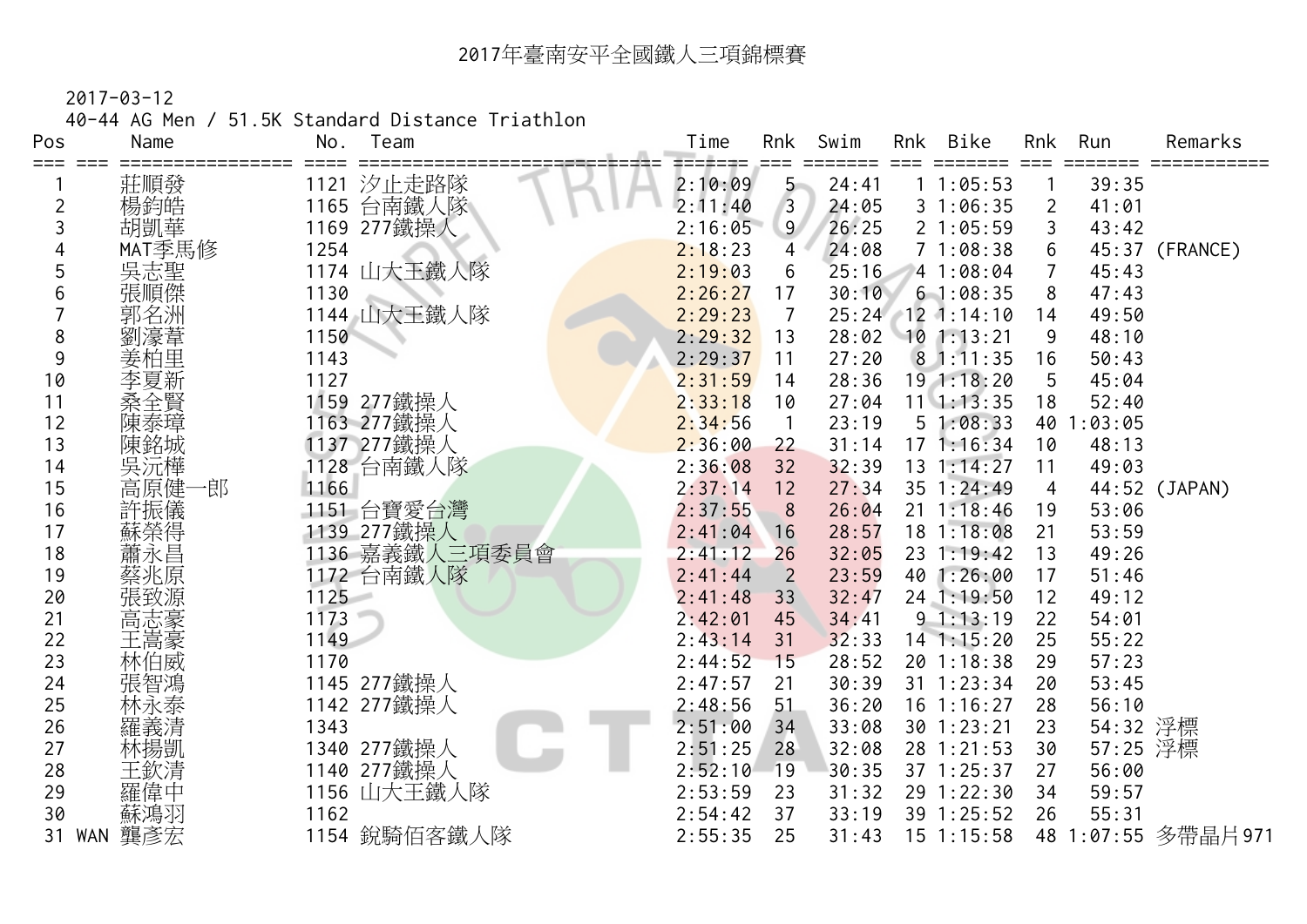賽事資訊: Swim 1,500 m/2 laps; Bike 40 km/2 laps; Run 10 km/2 laps 賽事環境: Water temperature 24 C; Air temperature 19-27 C; Wetsuit swim 仲 委 會: 劉玉峰/TPE; 吳國(王民)/TPE; 陳銘風/TPE; 毛念祖/TPE; 李新生/TPE; 劉錫鑫/TPE 裁 判: 黃金宏/TPE 計時: Chinese Taipei Triathlon Association Print 2017-03-14, 00:22:53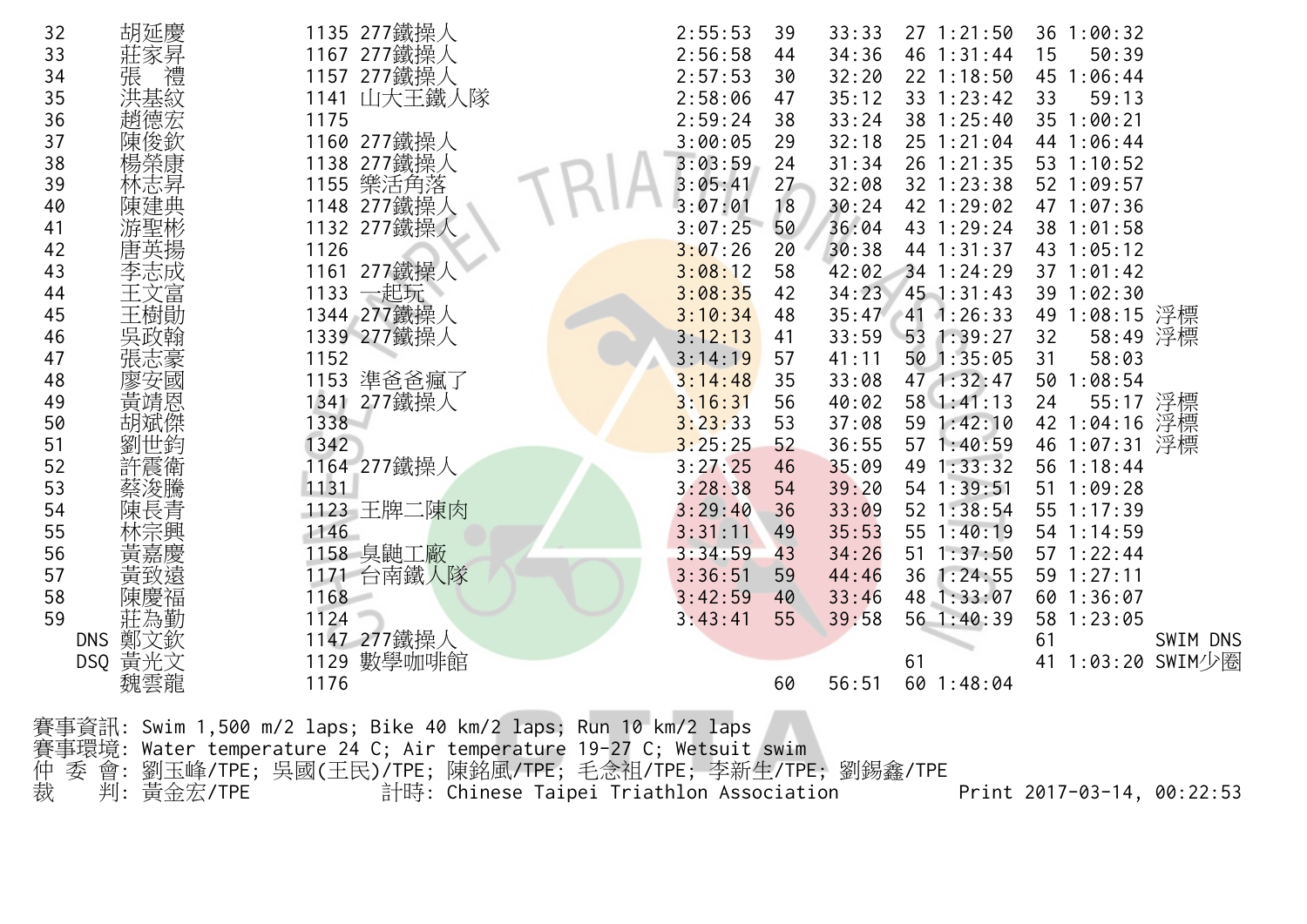2017-03-12

35-39 AG Men / 51.5K Standard Distance Triathlon

| Pos | Name          | No.  | Team                    | Time              | Rnk            | Swim  | Rnk | Bike           | Rnk            | Run   | Remarks         |
|-----|---------------|------|-------------------------|-------------------|----------------|-------|-----|----------------|----------------|-------|-----------------|
| ≔≕≕ | 李育仁           |      | 1046 國泰產險鐵人隊            | ======<br>2:02:23 | $3 -$          | 22:00 |     | 11:02:29       | $\overline{2}$ | 37:55 |                 |
| 2   | 蔡旻原           | 1090 |                         | 2:03:28           | $\overline{2}$ | 20:42 |     | 41:07:14       |                | 35:33 |                 |
| 3   | 孔沁安           |      | 1047 277鐵操人             | 2:06:15           | 9 <sup>°</sup> | 24:17 |     | 21:03:16       | 3              | 38:44 |                 |
| 4   | 游承翰           | 1108 |                         | 2:11:22           |                | 19:49 |     | 61:08:13       | 8              | 43:21 |                 |
| 5   | 楊毅立           |      | 1084 BLUE動力車隊           | 2:13:54           | 8              | 24:10 |     | 31:07:05       |                | 42:40 |                 |
| 6   | 王中興           |      | 1076 277鐵操人             | 2:17:08           | $\overline{7}$ | 23:52 |     | 51:07:18       | 11             | 45:58 |                 |
|     | 蔡穎杰           |      | 1101 悍將鐵人               | 2:19:51           | $\overline{4}$ | 22:34 |     | 81:10:33       | 14             | 46:45 |                 |
| 8   | Jonas Lillie  | 1115 |                         | 2:19:59           | 6              | 23:43 |     | $13 \t1:13:15$ | 6              |       | 43:02 (DENMARK) |
| 9   | 楊金龍           |      | 1094 嘉義鐵人三項委員會          | 2:20:51           | 12             | 26:47 |     | 91:10:53       | 7              | 43:12 |                 |
| 10  | 魏久杰           | 1112 |                         | 2:22:36           | 16             | 27:40 |     | 71:09:28       | 10             | 45:28 |                 |
| 11  | 達卡鬧<br>巴萊夷    |      | 1086 納鐵人                | 2:26:09           | 21             | 28:45 |     | $11 \t1:11:18$ | 12             | 46:07 |                 |
| 12  | 陳志翰           |      | 1113 277鐵操人             | 2:26:32           | 30             | 31:12 |     | $15$ $1:14:18$ | 4              | 41:02 |                 |
| 13  | 唐義豐           |      | 1066 277鐵操人             | 2:27:33           | 19             | 28:00 |     | 101:11:01      | 15             | 48:33 |                 |
| 14  | 陳文祥           | 1065 |                         | 2:30:45           | 22             | 28:51 |     | 22 1:18:18     | 9              | 43:37 |                 |
| 15  | 林定威           |      | 1053 山大王鐵人隊             | 2:31:16           | 11             | 26:14 |     | $16$ 1:14:44   | 22             | 50:19 |                 |
| 16  | 王明順           |      | 1056 277鐵操人             | 2:34:50           | 15             | 27:39 |     | $21 \t1:17:49$ | 19             | 49:23 |                 |
| 17  | 劉誌雄           |      | 1091 WODEN鐵人隊           | 2:35:53           | 24             | 29:27 |     | $14$ 1:13:41   | 29             | 52:46 |                 |
| 18  | 翁孟彬           | 1082 |                         | 2:38:03           | 14             | 27:23 |     | 25 1:19:33     | 26             | 51:08 |                 |
| 19  | 邱思圍           |      | 1105 遠東新世紀風火輪社          | 2:38:11           | 18             | 27:51 |     | 271:20:10      | 20             | 50:12 |                 |
| 20  | 林弘斌           | 1104 |                         | 2:38:47           | 51             | 34:37 |     | 20 1:17:32     | 13             | 46:39 |                 |
| 21  | 謝宜天           |      | 1107 277鐵操人             | 2:38:53           | 20             | 28:39 |     | 26 1:19:45     | 23             | 50:30 |                 |
| 22  | 柯秋辰           | 1057 |                         | 2:39:50           | 49             | 34:02 |     | 171:14:50      | 24             | 50:59 |                 |
| 23  | 蘇育樂           |      | 1089 WODEN鐵人隊           | 2:41:46           | 46             | 33:28 |     | 18 1:15:35     | 28             | 52:44 |                 |
| 24  | 喻昭元           |      | 1050 277鐵操人             | 2:43:37           | 26             | 30:13 |     | 33 1:22:22     | 25             | 51:02 |                 |
| 25  | 陳宗信           |      | 1060 277鐵操人             | 2:43:50           | 17             | 27:41 |     | 28 1:20:29     | 32             | 55:41 |                 |
| 26  | SIU PUI LAM   |      | 1052 Fun勳triathlon team | 2:43:53           | 10             | 25:45 |     | 46 1:29:17     | 17             |       | 48:53 (CANADA)  |
| 27  | 林仁傑           |      | 1083 277鐵操人             | 2:44:10           | 23             | 29:00 |     | 40 1:25:57     | 18             | 49:14 |                 |
| 28  | 孫天治Raphael Se | 1103 |                         | 2:45:43           | 31             | 31:24 |     | 36 1:24:04     | 21             |       | 50:15 (FRANCE)  |
| 29  | 杜隆杰<br>馬俊輝    |      | 1062 277鐵操人             | 2:48:04           | 35             | 31:43 |     | 32 1:21:39     | 31             | 54:44 |                 |
| 30  |               | 1093 |                         | 2:48:07           | 38             | 32:06 |     | 24 1:18:56     | 37             | 57:05 |                 |
| 31  | 吳銘政           | 1079 |                         | 2:48:11           | 66             | 41:04 |     | $12$ 1:13:04   | 30             | 54:04 |                 |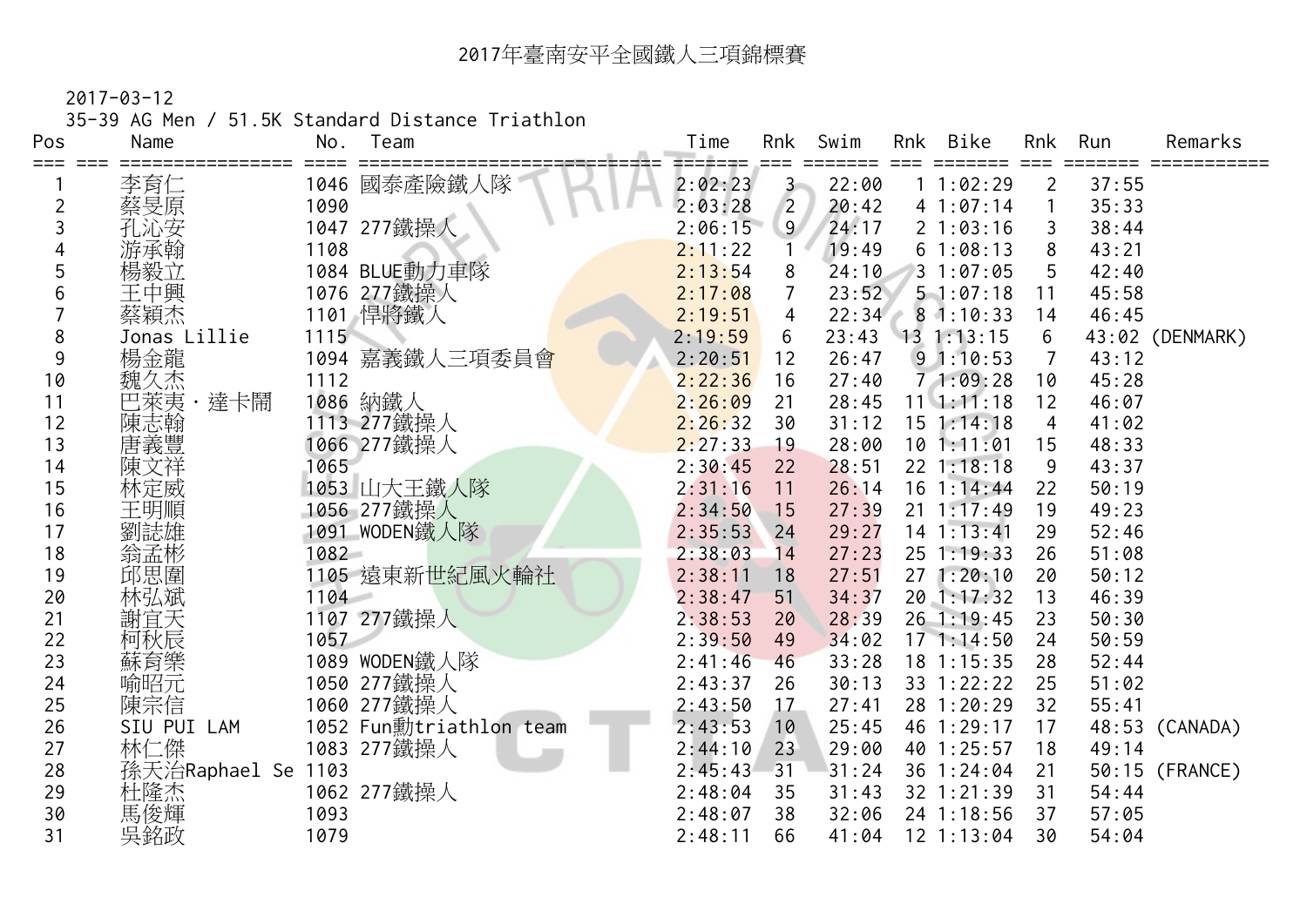| 32 | 王冠中      | 1114 277鐵操人  | 2:48:58 | 47              | 33:43 | $19$ 1:16:29     | 58:48<br>40      |
|----|----------|--------------|---------|-----------------|-------|------------------|------------------|
| 33 | 黃鈺斌      | 1096         | 2:50:43 | 48              | 33:45 | 29 1:21:05       | 55:54<br>34      |
| 34 | 李銘森      | 1049 277鐵操人  | 2:51:14 | 45              | 33:05 | 23 1:18:55       | 59:15<br>41      |
| 35 |          | 1070 台南鐵人隊   | 2:51:40 | 52              | 34:43 | 44 1:28:15       | 48:43<br>16      |
| 36 | 鄭志勉      | 1072 JAMES   | 2:52:35 | 13              | 27:02 | 35 1:23:59       | 44 1:01:36       |
| 37 | 游奕廷      | 1099 277鐵操人  | 2:54:54 | 54              | 35:10 | 34 1:23:20       | 35<br>56:25      |
| 38 | 俊宏       | 1110 納鐵人     | 2:55:25 | 34              | 31:33 | 43 1:26:56       | 36<br>56:56      |
| 39 | 沈昌煥      | 1054 277鐵操人  | 2:56:41 | 25              | 29:44 | 38 1:25:16       | 45 1:01:43       |
| 40 | 邱振源      | 1080 277鐵操人  | 2:56:42 | 27              | 30:44 | $31$ 1:21:33     | 53 1:04:26       |
| 41 | 邱建達      | 1081 277鐵操人  | 3:00:08 | 42              | 32:32 | 47 1:29:29       | 38<br>58:08      |
| 42 | 陳坤延      | 1336 277鐵操人  | 3:00:52 | 59              | 36:22 | 56 1:33:15       | $51:16$ 浮標<br>27 |
| 43 | 陳國豐      | 1048         | 3:01:06 | 32              | 31:25 | 49 1:29:50       | 59:52<br>42      |
| 44 | 耿志強      | 1059 277鐵操人  | 3:01:33 | 36              | 31:46 | $30$ 1:21:19     | 59 1:08:30       |
| 45 | 宋佳明      | 1102         | 3:02:34 | 37              |       | 31:57 51 1:30:19 | 43 1:00:19       |
| 46 | 連家暉      | 1068 277鐵操人  | 3:06:28 | 28              | 30:49 | 42 1:26:46       | 611:08:54        |
| 47 | 文欽       | 1067 277鐵操人  | 3:07:14 | 50              | 34:20 | 45 1:28:36       | 52 1:04:19       |
| 48 | 王聖崴      | 1098         | 3:08:09 | 64              | 39:34 | 41 1:26:30       | 46 1:02:06       |
| 49 | 吳彥輝      | 1058 277鐵操人  | 3:09:34 | 40              | 32:16 | 59 1:33:59       | 48 1:03:20       |
| 50 | 佳達       | 1092 永丞鐵皮家族  | 3:09:46 | 53              | 34:53 | 53 1:31:52       | 47 1:03:02       |
| 51 | 楊川<br> 慶 | 1051 277鐵操人  | 3:10:01 | 43              | 32:35 | 371:25:00        | 62 1:12:27       |
| 52 | 游韋立      | 1097         | 3:10:26 | 39              | 32:11 | 48 1:29:31       | 60 1:08:45       |
| 53 | 陳琪智      | 1087 衣控一小綠人  | 3:10:34 | 60              | 36:54 | 50 1:30:09       | 51 1:03:32       |
| 54 | 吳邦彥      | 1077 銳騎佰客鐵人隊 | 3:11:56 | 41              | 32:24 | 58 1:33:59       | 54 1:05:34       |
| 55 | 唐秉鈞      | 1109 277鐵操人  | 3:15:03 | 63              | 39:29 | 63 1:39:45       | 55:50<br>33      |
| 56 | 周育廷      | 1334 277鐵操人  | 3:15:58 | 62              | 38:53 | $57 \; 1:33:43$  | 49 1:03:23 浮標    |
| 57 | 林彥伯      | 1073         | 3:18:14 | 29              | 31:10 | 54 1:31:53       | 63 1:15:12       |
| 58 | 黃<br>三益  | 1111 277鐵操人  | 3:21:08 | 58              | 36:17 | 39 1:25:46       | 67 1:19:06       |
| 59 |          | 1074 277鐵操人  | 3:28:38 | 70              | 44:40 | 60 1:36:37       | 56 1:07:21       |
| 60 | 蔡宗勳      | 1061 277鐵操人  | 3:31:20 | 72              | 48:42 | $65$ 1:44:17     | 58:21<br>39      |
| 61 | 張峰瑜      | 1085 277鐵操人  | 3:32:26 | 55 <sub>5</sub> | 35:24 | 64 1:40:05       | 65 1:16:59       |
| 62 | 黃家偉      | 1100 277鐵操人  | 3:32:56 | 57              | 36:16 | 55 1:32:15       | 74 1:24:27       |
| 63 | 張健峰      | 1088         | 3:33:06 | 33              | 31:30 | $61 \t1:38:29$   | 73 1:23:08       |
| 64 | 蔡宗哲      | 1330 277鐵操人  | 3:33:26 | 65              | 39:56 | 66 1:45:27       | 58 1:08:04 浮標    |
| 65 |          | 1331 277鐵操人  | 3:33:29 | 61              | 38:42 | $71 \t1:51:23$   | 50 1:03:25 浮標    |
| 66 | 黃思凱      | 1071 277鐵操人  | 3:41:46 | 67              | 42:42 | 70 1:51:07       | $57 \t1:07:58$   |
| 67 |          | 1055 銳騎佰客鐵人隊 | 3:50:10 | 74              | 57:46 | $52$ 1:30:42     | 70 1:21:43       |
| 68 | 黃凱暉龍     | 1329         | 3:50:34 | 69              | 43:22 | 67 1:46:11       | 69 1:21:02 浮標    |
| 69 | 島田純      | 1095 277鐵操人  | 3:51:26 | 56              | 36:11 | 72 1:52:13       | 72 1:23:03       |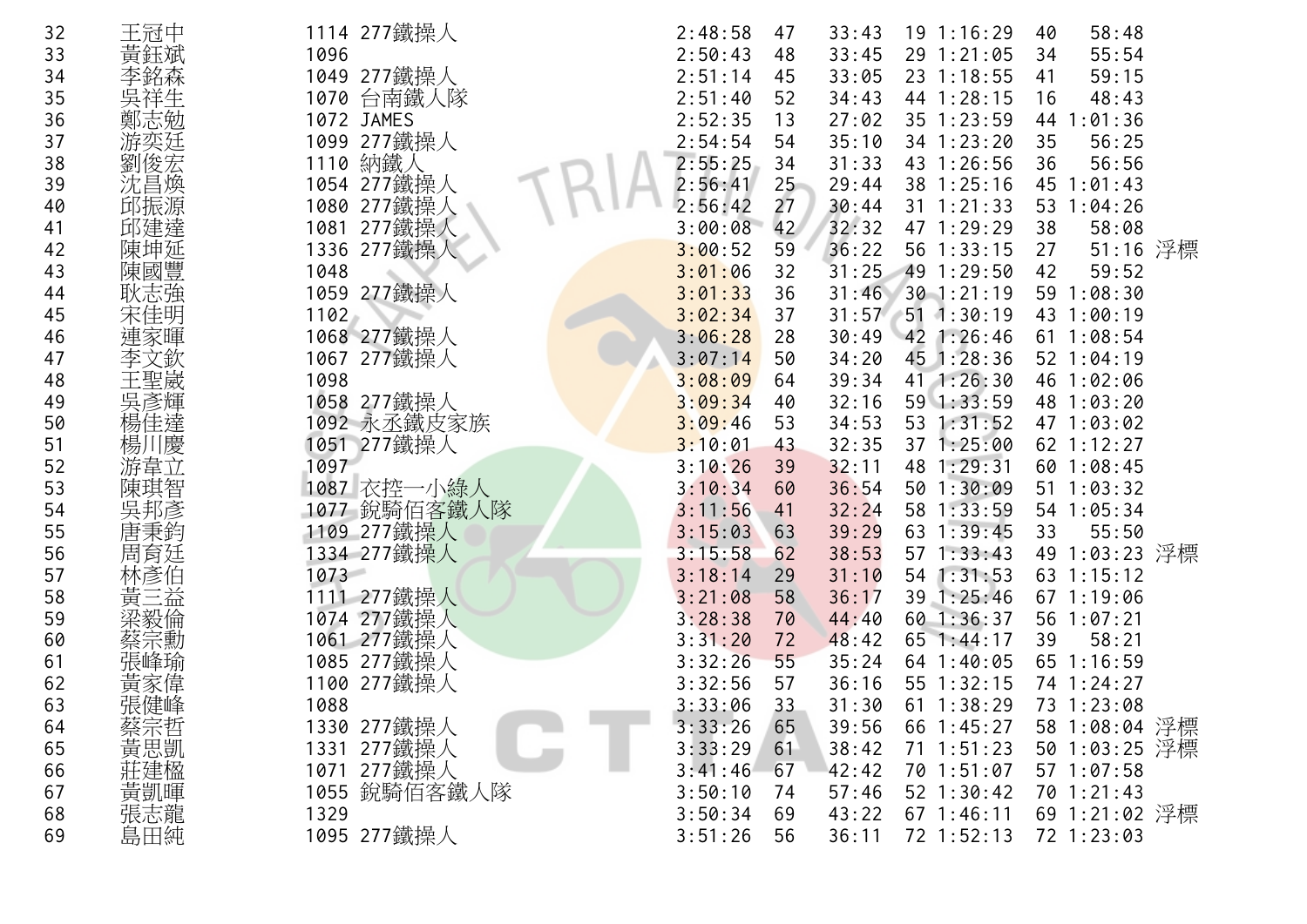| 70 | 黃柏嘉     | 1332 277鐵操人 |  |                                          |  |
|----|---------|-------------|--|------------------------------------------|--|
| 71 | 徐維誠     | 1069 刑事鐵人隊  |  | $3:55:55$ 44 32:37 74 2:00:26 71 1:22:53 |  |
| 72 | 林書琦     | 1333        |  |                                          |  |
| 73 | (二余)毓孟  | 1075        |  | 4:04:40 73 57:42 68 1:46:55 68 1:20:04   |  |
|    | DSQ 簡尉倫 | 1106        |  | _5  22:52 62 1:39:23 55 1:07:02 S/B異常    |  |

賽事資訊: Swim 1,500 m/2 laps; Bike 40 km/2 laps; Run 10 km/2 laps<br>賽事環境: Water temperature 24 C; Air temperature 19-27 C; Wetsuit<br>仲 委 會: 劉玉峰/TPE; 吳國(王民)/TPE; 陳銘風/TPE; 毛念祖/TPE; 李新<br>裁 判: 黃金宏/TPE 計時: Chinese Taipei Triathlo 賽事環境: Water temperature 24 C; Air temperature 19-27 C; Wetsuit swim 仲 委 會: 劉玉峰/TPE; 吳國(王民)/TPE; 陳銘風/TPE; 毛念祖/TPE; 李新生/TPE; 劉錫鑫/TPE 裁 判: 黃金宏/TPE 計時: Chinese Taipei Triathlon Association Print 2017-03-14, 00:22:53

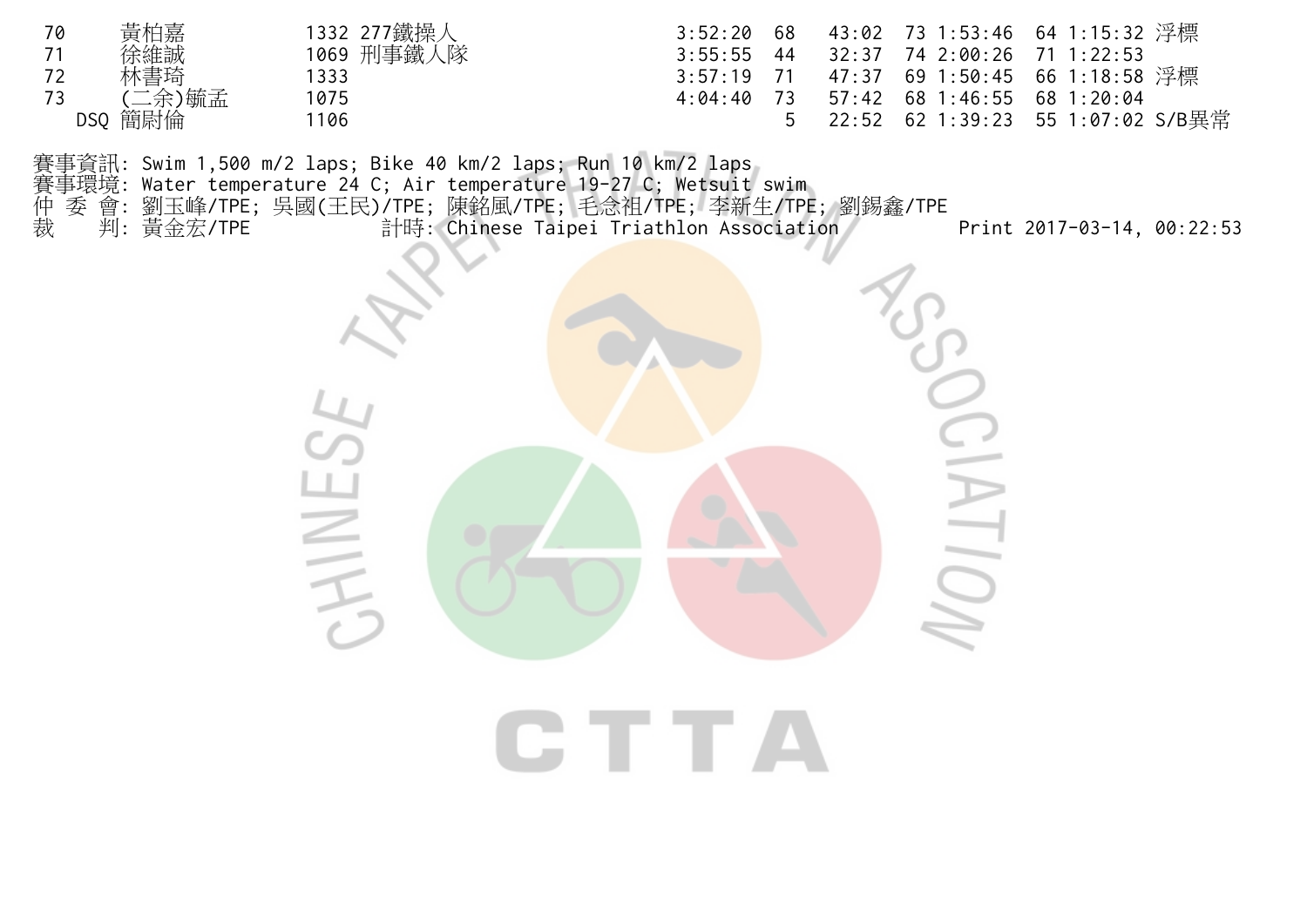2017-03-12

30-34 AG Men / 51.5K Standard Distance Triathlon

| Pos            | Name        | No.  | Team                | Time    | Rnk                   | Swim  | Rnk | Bike           | Rnk            | Run        | Remarks        |
|----------------|-------------|------|---------------------|---------|-----------------------|-------|-----|----------------|----------------|------------|----------------|
| === ===        | 張景翔         |      | 991 ZIV運動眼鏡         | 2:01:36 | $3 -$                 | 21:55 |     | 11:02:20       | $\overline{2}$ | 37:22      |                |
| $\overline{c}$ | 黃世昌         | 1012 |                     | 2:04:31 | $\overline{7}$        | 24:06 |     | 31:05:27       |                | 34:59      |                |
| 3              | 林伯恩         | 987  | 國泰產險鐵人隊             | 2:05:45 | $\mathbf{2}^{\prime}$ | 18:48 |     | 21:05:25       | 4              | 41:32      |                |
| 4              | 劉光武         |      | 986 ZIV運動眼鏡         | 2:12:05 | 6                     | 23:46 |     | 41:06:14       | 6              | 42:06      |                |
| 5              | Corentin樂廷峰 | 1017 |                     | 2:13:57 | 8                     | 24:09 |     | 101:10:09      |                |            | 39:39 (FRANCE) |
| 6              | 王建延<br>田育慈  |      | 1008 WODEN鐵人隊       | 2:16:27 | 9                     | 24:11 |     | 51:06:15       | 12             | 46:02      |                |
|                |             |      | 990 BLUE動力車隊        | 2:16:48 | 12                    | 25:19 |     | 71:07:56       | 8              | 43:34      |                |
| 8              | 許嘉修         | 1001 |                     | 2:17:35 | 17                    | 27:33 |     | 81:08:00       | 5              | 42:02      |                |
| 9              |             | 1003 |                     | 2:19:26 | $\overline{4}$        | 23:27 |     | $13 \t1:12:37$ |                | 43:23      |                |
| 10             | 劉格臺義        |      | 988 BLUE動力車隊        | 2:21:08 | 18                    | 27:43 |     | 91:08:35       | 11             | 44:51      |                |
| 11             | 張恆鳴         | 1025 | 遠東新世紀風火輪社           | 2:22:37 | 13                    | 25:47 |     | $15$ 1:13:02   | 9              | 43:48      |                |
| 12             | 顧承翰         | 1040 |                     | 2:23:05 | $\mathbf{1}$          | 17:44 |     | 61:07:08       | 30             | 58:14      |                |
| 13             | 賴承諺         | 1005 |                     | 2:28:59 | 14                    | 26:14 |     | $14$ 1:12:53   | 17             | 49:54      |                |
| 14             | 黃達偉         |      | 1004 新北市蘆洲區體育會鐵人三項委 | 2:30:56 | 30                    | 31:46 |     | 11 1:11:00     | 15             | 48:12      |                |
| 15             | 鄭健廷         |      | 1032 277鐵操人         | 2:32:57 | 10                    | 24:28 |     | 191:17:02      | 19             | 51:28      |                |
| 16             | 邱文志         |      | 1036 狂鐵三            | 2:35:50 | 21                    | 28:06 |     | $16$ 1:15:00   | 21             | 52:44      |                |
| 17             | 杜宜憲         | 999  |                     | 2:36:32 | 27                    | 30:42 |     | $12 \t1:12:18$ | 23             | 53:33      |                |
| 18             | 王俊雄         | 1039 |                     | 2:37:21 | 24                    | 30:05 |     | 24 1:19:08     | 13             | 48:09      |                |
| 19             | 楊文鑫         |      | 1328 277鐵操人         | 2:37:27 | 38                    | 34:03 |     | 23 1:18:57     | 10             | 44:28 浮標   |                |
| 20             |             |      | 1010 悍將鐵人           | 2:38:38 | 11                    | 25:04 | 21  | 1:17:53        | 26             | 55:42      |                |
| 21             | 黃亮元         | 1023 |                     | 2:40:52 | 19                    | 27:50 |     | 271:21:40      | 18             | 51:24      |                |
| 22             | 黃信傑         |      | 1016 277鐵操人         | 2:42:28 | 33                    | 32:31 |     | 171:16:08      | 24             | 53:50      |                |
| 23             |             |      | 1030 慢慢騎            | 2:44:07 | 28                    | 30:48 |     | 20 1:17:22     | 28             | 55:58      |                |
| 24             | 向錫堡         | 989  |                     | 2:45:02 | 48                    | 38:09 |     | 18 1:17:00     | 16             | 49:53      |                |
| 25             | 陳冠墉         | 995  | 台南鐵人隊               | 2:48:37 | 26                    | 30:24 |     | 25 1:19:54     | 31             | 58:20      |                |
| 26             | 林建良         | 1014 | 277鐵操人              | 2:50:40 | 22                    | 28:39 |     | 26 1:20:30     |                | 34 1:01:32 |                |
| 27             | 黃鴻傑         | 1029 | 銳騎佰客鐵人隊             | 2:52:29 | 31                    | 32:06 |     | 32 1:28:55     | 20             | 51:30      |                |
| 28             | 林哲宏         | 1013 |                     | 2:56:12 | 23                    | 29:01 |     | 48 1:39:02     | 14             | 48:11      |                |
| 29             | 莊宗旺         |      | 1035 277鐵操人         | 2:56:27 | 16                    | 27:32 |     | 22 1:18:54     | 46             | 1:10:03    |                |
| 30             | 林良威         | 1021 | 277鐵操人              | 2:59:18 | 39                    | 34:26 |     | 30 1:26:40     | 29             | 58:14      |                |
| 31             | 江威騰         |      | 1026 踩水的人別聽慢歌       | 2:59:36 | 43                    | 36:49 |     | 34 1:29:50     | 22             | 52:58      |                |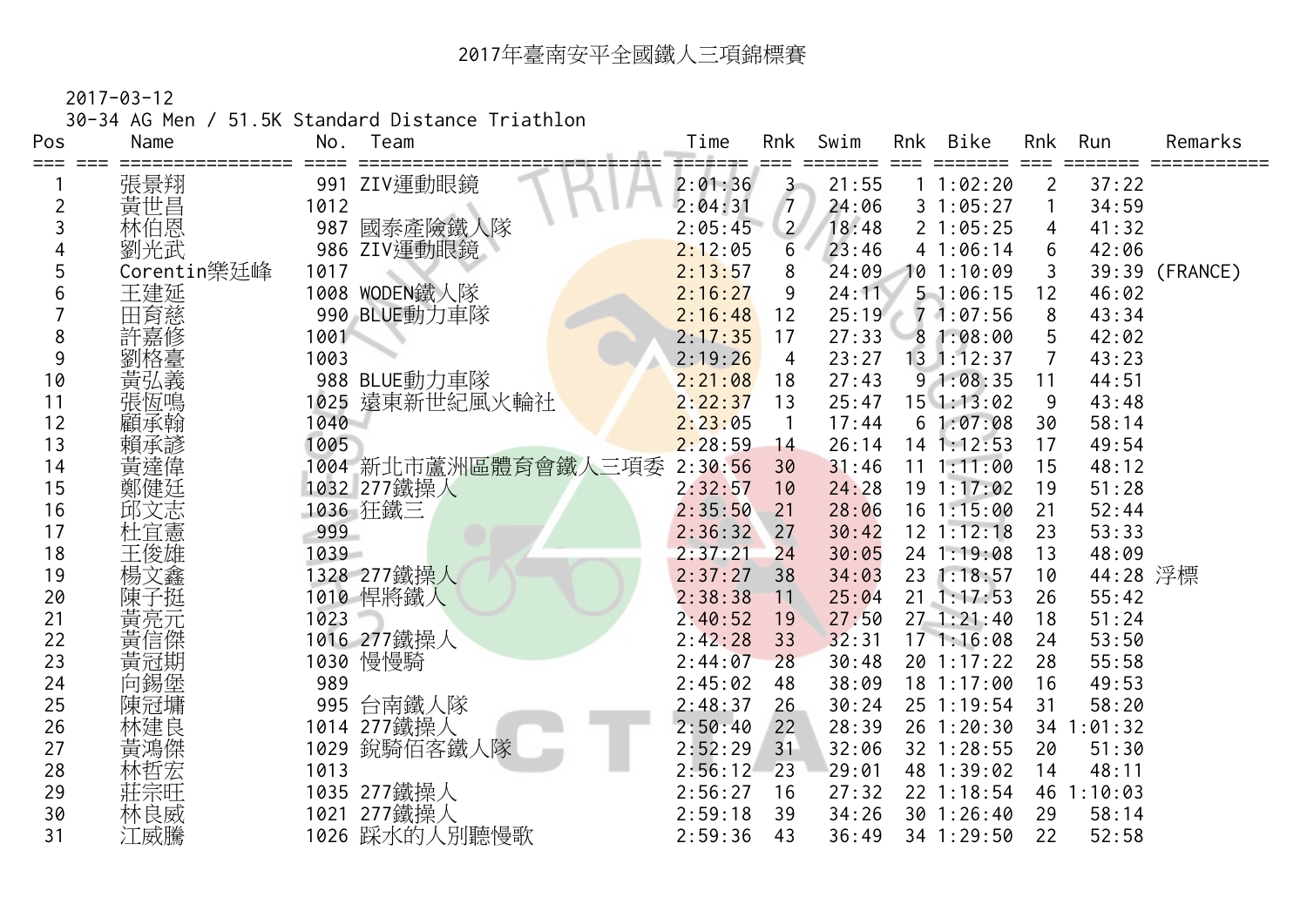| 32 |     | 陳雍杰 | 994  |                        | 3:01:27 | 46     | 37:47 | $31 \t1:27:55$     | 27 | 55:46          |                   |
|----|-----|-----|------|------------------------|---------|--------|-------|--------------------|----|----------------|-------------------|
| 33 |     | 林浩崴 | 1011 | 277鐵操人                 | 3:01:29 | 40     | 35:02 | 28 1:22:18         |    | 37 1:04:10     |                   |
| 34 |     | 龍昇恩 |      | 1028 277鐵操人            | 3:02:01 | 25     | 30:24 | 40 1:32:21         | 32 | 59:17          |                   |
| 35 |     | 杜毅峰 |      | 1018 277鐵操人            | 3:06:27 | 15     | 27:16 | 43 1:34:01         |    | 39 1:05:10     |                   |
| 36 |     | 謝耀慶 | 993  |                        | 3:09:22 | 20     | 28:02 | 38 1:31:30         |    | 45 1:09:50     |                   |
| 37 |     | 田煌榮 |      | 1326 青年高中              | 3:10:56 | 37     | 33:55 | 36 1:30:38         |    | 42 1:06:24 浮標  |                   |
| 38 |     | 溫浩傑 | 1015 |                        | 3:11:42 | 47     | 37:57 | 46 1:38:21         | 25 | 55:24          |                   |
| 39 |     | 黃仲民 | 1038 | 銳騎佰客鐵丿                 | 3:15:07 | $41 -$ | 35:22 | 42 1:33:49         |    | 41 1:05:57     |                   |
| 40 |     | 陳冠成 | 992  |                        | 3:16:04 | 29     | 31:35 | 501:40:20          |    | 36 1:04:09     |                   |
| 41 |     | 吳柏慶 | 1000 |                        | 3:16:24 | 50     | 38:53 | 35 1:30:34         |    | 43 1:06:57     |                   |
| 42 |     | 蔡易成 |      | 1033 277鐵操             | 3:16:26 | 5      | 23:38 | 44 1:34:28         |    | 55 1:18:21     |                   |
| 43 |     | 江慶宏 | 1020 | 樂活角落                   | 3:18:40 | 32     | 32:21 | 29 1:24:12         |    | 56 1:22:08     |                   |
| 44 |     | 黃博鈞 | 998  | 銳騎佰客鐵人隊                | 3:19:37 | 51     | 38:59 | $45$ 1:37:26       |    | 35 1:03:12     |                   |
| 45 |     |     |      | 1034 阿麥已得斯             | 3:20:48 | 35     |       | $33:51$ 51 1:42:14 |    | 38 1:04:44     |                   |
| 46 |     |     |      | 1007 277鐵操人            | 3:21:01 | 34     | 33:12 | 41 1:32:29         |    | $52$ 1:15:20   |                   |
| 47 |     |     | 1027 | 銳騎佰客鐵人隊                | 3:23:45 | 52     | 39:50 | $37$ $1:31:14$     |    | 49 1:12:43     |                   |
| 48 |     | 林南榮 | 1327 |                        | 3:25:17 | 55     | 47:58 | 33 1:29:32         |    | 44 1:07:48 浮標  |                   |
| 49 |     | 陳泓伸 |      | 1002 踩水的人別聽慢歌          | 3:27:41 | 49     | 38:16 | 55 1:48:05         |    | 33 1:01:21     |                   |
| 50 |     | 、賓  |      | 1024 277鐵操人            | 3:28:02 | 44     | 36:58 | 49 1:39:33         |    | 47 1:11:32     |                   |
| 51 |     |     |      | 1022 北大武山—Tasalad百步蛇聯隊 | 3:28:11 | 53     | 40:39 | 39 1:32:18         |    | $51$ $1:15:15$ |                   |
| 52 |     |     |      | 997 277鐵操人             | 3:29:23 | 45     | 36:58 | $52 \; 1:46:53$    |    | 40 1:05:33     |                   |
| 53 |     | 晉佑  |      | 1019 北大武山-Tasalad百步蛇聯隊 | 3:34:20 | 54     | 43:26 | $47 \; 1:38:43$    |    | 48 1:12:12     |                   |
| 54 |     |     |      | 996 277鐵操人             | 3:41:42 | 42     | 36:45 | 56 1:50:10         |    | 50 1:14:48     |                   |
| 55 |     | 黃建融 | 1041 | 277 X 32GI             | 4:03:10 | 56     | 58:35 | 53<br>1:46:56      |    | 54 1:17:40     |                   |
|    | DSQ | 陳彥霖 | 009  | 銳騎佰客鐵人隊                |         |        |       | 57                 |    |                | 53 1:17:00 SWIM少圈 |
|    | DSQ | 楊啟均 |      | 1037 準爸爸瘋了             |         | 36     | 33:55 | 1:47:06<br>54      | 57 |                | 1:28:46 SWIM異常    |
|    |     |     |      |                        |         |        |       |                    |    |                |                   |

賽事資訊: Swim 1,500 m/2 laps; Bike 40 km/2 laps; Run 10 km/2 laps 賽事環境: Water temperature 24 C; Air temperature 19-27 C; Wetsuit swim 仲 委 會: 劉玉峰/TPE; 吳國(王民)/TPE; 陳銘風/TPE; 毛念祖/TPE; 李新生/TPE; 劉錫鑫/TPE 裁 判: 黃金宏/TPE 計時: Chinese Taipei Triathlon Association Print 2017-03-14, 00:22:53

CTTA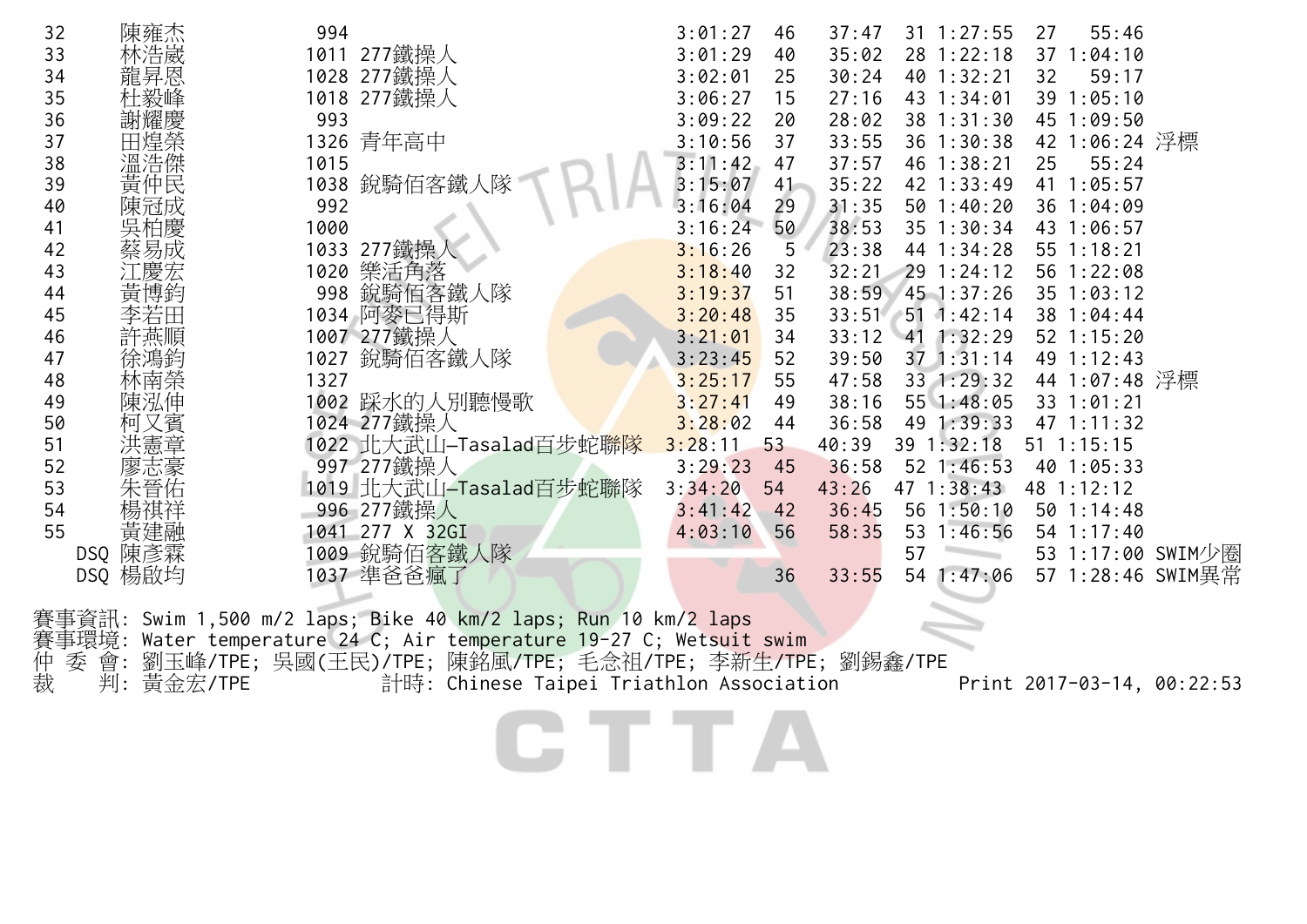2017-03-12

25-29 AG Men / 51.5K Standard Distance Triathlon

| Pos     | Name          | No.  | Team         | Time              | Rnk            | Swim  | Rnk | Bike           | Rnk            | Run            | Remarks        |
|---------|---------------|------|--------------|-------------------|----------------|-------|-----|----------------|----------------|----------------|----------------|
| === === | 楊晁青           |      | 948 ZIV運動眼鏡  | ======<br>2:03:56 | $\mathbf{2}$   | 20:44 |     | 11:05:58       |                | 37:14          |                |
| 2       | 毅<br>陳        | 957  |              | 2:12:06           | $\sqrt{1}$     | 18:48 |     | 61:10:23       | 6              | 42:56          |                |
| 3       | ARCIS GAETAN  | 952  |              | 2:12:33           | 3 <sup>7</sup> | 22:30 |     | 41:10:00       | $\overline{2}$ |                | 40:04 (FRANCE) |
|         | 馮舒亞Alexis Fra | 983  |              | 2:15:02           | 6              | 24:40 |     | 31:08:03       | 3              | 42:20          |                |
| 5       | 莊俊霖           | 955  |              | 2:15:13           | 4              | 22:34 |     | 51:10:01       | 4              | 42:40          |                |
| 6       | 管毓瓦先          | 946  |              | 2:18:05           | 7              | 24:42 |     | $2 - 1:07:37$  |                | 45:47          |                |
|         |               | 969  |              | 2:22:32           | 5              | 23:50 |     | $7 - 1:11:14$  | 9              | 47:29          |                |
| 8       | 黃柏軒           |      | 966 BLUE動力車隊 | 2:25:41           | 10             | 26:53 |     | 81:12:18       | 8              | 46:30          |                |
| 9       | 王彥鈐           | 980  |              | 2:29:08           | 8              | 26:15 |     | $15$ 1:19:59   | 5              | 42:55          |                |
| 10      | 莊明勳           |      | 956 277鐵操人   | 2:32:59           | 17             | 29:04 |     | $10$ 1:15:43   | 10             | 48:12          |                |
| 11      | 洪駿偉           | 950  | 納鐵人          | 2:37:48           | 16             | 28:54 |     | 91:15:16       | 16             | 53:39          |                |
| 12      | 月健龍           |      | 960 277鐵操人   | 2:42:49           | 12             | 28:24 |     | 12 1:16:04     | 20             | 58:23          |                |
| 13      | 葉宗鑫           |      | 976 277鐵操人   | 2:43:40           | 15             | 28:47 |     | 191:23:14      | 12             | 51:40          |                |
| 14      | 陳俊宏           |      | 947 277鐵操人   | 2:46:02           | 26             | 35:05 |     | $14$ 1:17:56   | 15             | 53:02          |                |
| 15      | 林仁義           | 953  |              | 2:46:38           | 19             | 30:20 |     | 20 1:23:35     | 14             | 52:44          |                |
| 16      | 劉峻碩           | 967  |              | 2:47:50           | 14             | 28:44 |     | 24 1:26:54     | 13             | 52:14          |                |
| 17      | 陳建亨           |      | 974 WODEN鐵人隊 | 2:48:23           | 32             | 36:11 |     | $13 \t1:16:52$ | 18             | 55:21          |                |
| 18      | 田隆傑           |      | 977 日比日月     | 2:48:37           | 23             | 33:52 |     | 22 1:23:59     | 11             | 50:47          |                |
| 19      | 陳冠廷           |      | 959 277鐵操人   | 2:51:21           | 18             | 29:45 |     | $16$ 1:21:35   |                | $21 \t1:00:03$ |                |
| 20      | 王彥承           | 975  |              | 2:59:52           | 28             | 35:25 |     | 171:22:09      |                | 24 1:02:19     |                |
| 21      | 劉建廷           | 981  |              | 3:01:46           | 9              | 26:28 |     | 271:30:12      |                | 26 1:05:06     |                |
| 22      | 蕭信康           |      | 962 銳騎佰客鐵人隊  | 3:02:52           | 33             | 36:52 |     | 28 1:31:48     | 17             | 54:13          |                |
| 23      | 盧思成           | 951  | 輸的付錢         | 3:07:59           | 13             | 28:40 |     | 18 1:22:46     |                | 31 1:16:34     |                |
| 24      | 薛念祖           | 965  | 日比日月         | 3:14:13           | 35             | 42:22 |     | 25 1:29:51     |                | 23 1:02:02     |                |
| 25      | 林開綸           |      | 964 狂鐵三      | 3:15:47           | 22             | 32:26 |     | $31 \t1:42:01$ |                | 22 1:01:21     |                |
| 26      | 林其賢           | 982  | 日比日月         | 3:16:58           | 31             | 35:48 |     | 23 1:26:20     |                | 30 1:14:52     |                |
| 27      | 陳厚郡           | 954  | 銳騎佰客鐵人隊      | 3:17:25           | 30             | 35:47 |     | $21 \t1:23:35$ |                | 32 1:18:03     |                |
| 28      | 謝<br>庭瑋       |      | 958 納鐵人      | 3:18:12           | 21             | 30:48 |     | 29 1:34:10     |                | 29 1:13:15     |                |
| 29      | 召肇恩<br>顏莨錡    | 1325 |              | 3:24:53           | 24             | 34:11 |     | 26 1:30:07     |                | 34 1:20:35 浮標  |                |
| 30      |               | 968  |              | 3:27:49           | 27             | 35:10 |     | 30 1:40:31     |                | 28 1:12:09     |                |
| $31 *$  | 盧思穎           | 973  | 輸的付錢         | 3:40:00           | 34             | 40:54 |     |                | 35             |                | 掉晶片            |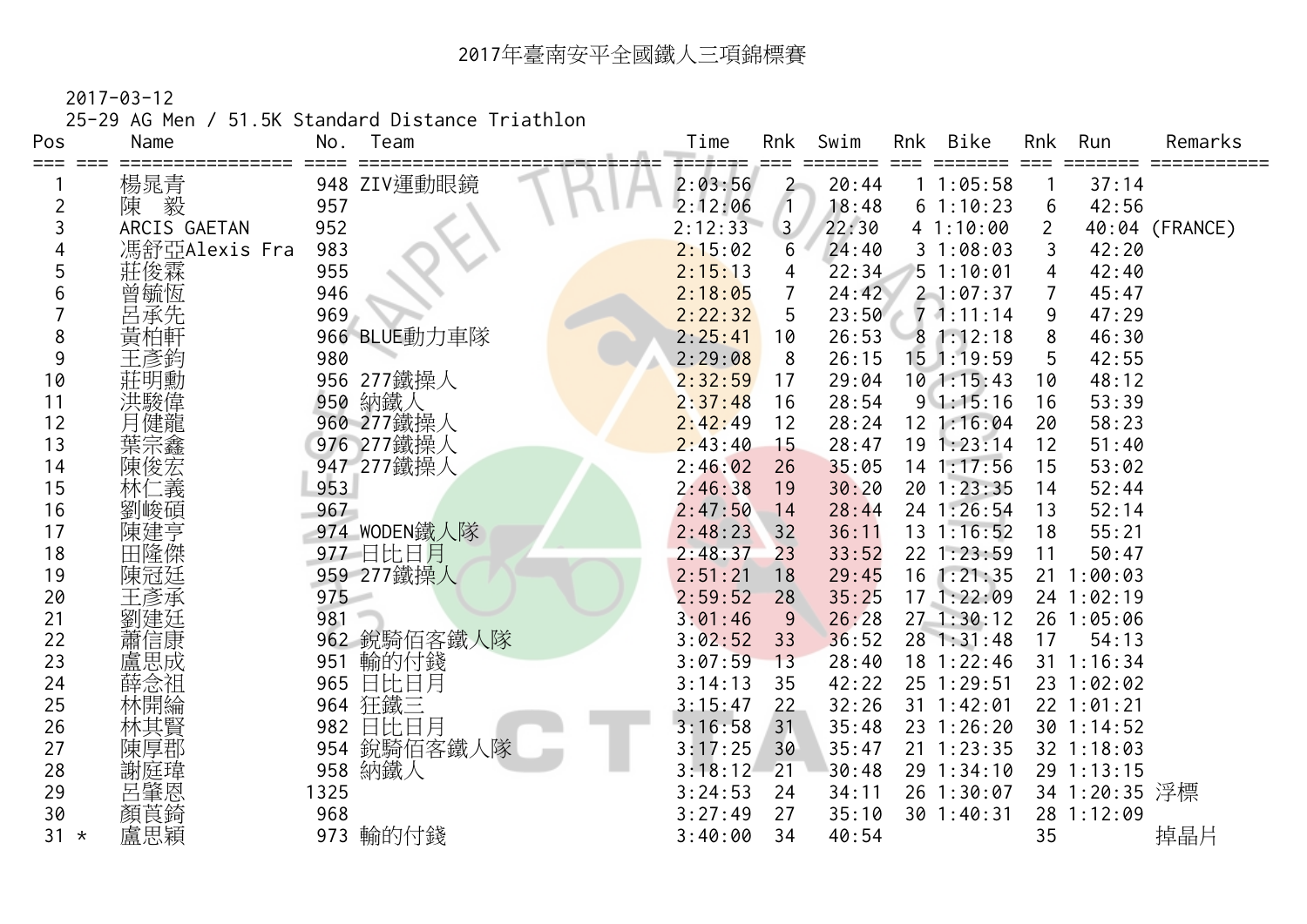| 林嘉泰<br>32 | 970 TMK IRON | $3:56:11$ 25 |       | 34:15 33 2:02:07 33 1:19:50 |                                    |
|-----------|--------------|--------------|-------|-----------------------------|------------------------------------|
| DSQ 湯樂華   | 978 WODEN鐵人隊 |              |       | 34                          | 19 57:31 SWIM少圈                    |
| DSQ 李威慶   | 971 銳騎佰客鐵人隊  | 29           |       |                             | 35:43 11 1:15:58 27 1:07:55 DNS    |
| DSQ 戴志軒   | 963 阿麥已得斯    |              |       |                             | 28:09 32 1:49:55 25 1:04:44 BIKE異常 |
| 徐博彥       | 979 277鐵操人   | 20           | 30:33 |                             |                                    |

賽事資訊: Swim 1,500 m/2 laps; Bike 40 km/2 laps; Run 10 km/2 laps<br>賽事環境: Water temperature 24 C; Air temperature 19-27 C; Wetsuit<br>仲 委 會: 劉玉峰/TPE; 吳國(王民)/TPE; 陳銘風/TPE; 毛念祖/TPE; 李新<br>裁 判: 黃金宏/TPE 計時: Chinese Taipei Triathlo 賽事環境: Water temperature 24 C; Air temperature 19-27 C; Wetsuit swim 仲 委 會: 劉玉峰/TPE; 吳國(王民)/TPE; 陳銘風/TPE; 毛念祖/TPE; 李新生/TPE; 劉錫鑫/TPE 裁 判: 黃金宏/TPE 計時: Chinese Taipei Triathlon Association Print 2017-03-14, 00:22:53

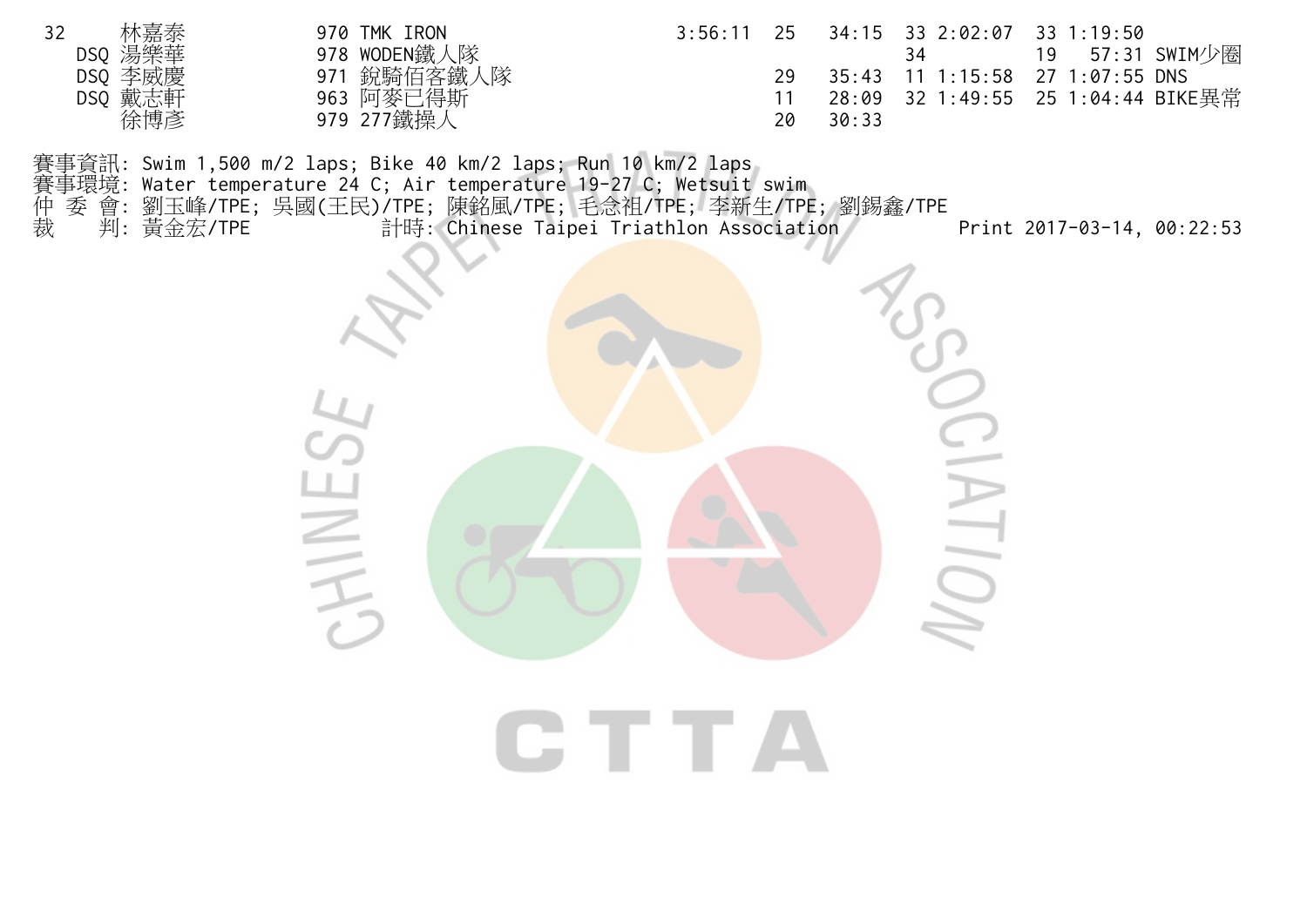18-24 AG Men / 51.5K Standard Distance Triathlon

| Pos | Name    | Team<br>No.           | Swim<br><b>Bike</b><br>Time<br>Rnk<br>Rnk<br>Rnk<br>Run<br>Remarks |  |
|-----|---------|-----------------------|--------------------------------------------------------------------|--|
| === | 謝育宏     | 911                   | 59:54<br>36:06<br>1:53:44<br>17:46<br>$\overline{2}$               |  |
| 2   | 邵澤夫     | 277高雄市鐵人三項訓練中心<br>937 | $\sqrt{7}$<br>2:03:52<br>20:54<br>61:05:13<br>37:46<br>2           |  |
| 3   | 馮昶鈞     | 924                   | 2:06:01<br>3 <sup>1</sup><br>17:48<br>91:08:17<br>3<br>39:57       |  |
|     | 黎張譽騰    | 912                   | 2:07:11<br>22:08<br>10<br>41:04:19<br>40:45<br>4                   |  |
| 5   | 毛偉丞     | 林家軍<br>913            | 2:10:28<br>21:21<br>8<br>51:05:06<br>44:02<br>6                    |  |
| 6   | 陳冠宇     | 臺北市立大學<br>943         | 2:10:43<br>22:37<br>44:38<br>12<br>$2 - 1:03:28$<br>7              |  |
|     | 陳書田     | 935                   | 2:11:54<br>17:46<br>81:05:54<br>9<br>48:15<br>$\mathbf{1}$         |  |
| 8   | 王奕翔     | 938 國立竹北高中            | 2:15:07<br>18:13<br>43:22<br>$13 \t1:13:33$<br>4                   |  |
| 9   | 毛培瑞     | 931                   | 2:16:31<br>22:33<br>31:03:57<br>50:02<br>11<br>14                  |  |
| 10  | 汧<br>朱  | 939                   | 18:38<br>$12$ $1:13:07$<br>2:17:45<br>5<br>46:00<br>8              |  |
| 11  | 彭思捷     | 940<br>國立竹北高中         | 2:21:39<br>19:52<br>$11 \quad 1:12:26$<br>49:22<br>6<br>12         |  |
| 12  | 梁君文     | 929 277鐵操人            | 2:23:54<br>26:29<br>71:05:27<br>51:59<br>16<br>15                  |  |
| 13  | 王維平     | 925                   | 2:30:12<br>27:37<br>$14$ 1:13:49<br>48:47<br>18<br>10              |  |
| 14  | 李武駿     | 930 台南鐵人隊             | 2:34:10<br>32:02<br>$10$ 1:12:13<br>24<br>49:55<br>13              |  |
| 15  | 祭承称     | 921 菜鳥鐵人              | 2:34:50<br>$17 \t1:18:36$<br>13<br>24:43<br>15<br>51:31            |  |
| 16  | 涂璟旻     | 919 湧升流               | 2:38:27<br>30:46<br>$16$ 1:14:25<br>53:17<br>20<br>18              |  |
| 17  |         | 928                   | 201:20:52<br>2:44:15<br>25:47<br>57:37<br>14<br>20                 |  |
| 18  |         | 917                   | 2:44:45<br>26:59<br>22 1:28:31<br>16<br>11<br>49:16                |  |
| 19  | 柯浩勁     | 914                   | 31:14<br>18 1:19:11<br>19<br>54:29<br>2:44:52<br>21                |  |
| 20  | 張亦弛     | 936                   | 2:45:42<br>22<br>31:40<br>$15$ 1:13:49<br>21 1:00:14 (CHINA)       |  |
| 21  | 簡呈哲     | 923 永丞鐵皮家族            | 2:56:26<br>25<br>35:37<br>19.1:19:16<br>22 1:01:34                 |  |
| 22  | 林威辰     | 922                   | 3:08:41<br>23<br>32:00<br>24 1:34:40<br>23 1:02:01                 |  |
| 23  | 蘇建銘     | 927                   | 3:08:43<br>37:38<br>17<br>52:04<br>26<br>28 1:39:02                |  |
| 24  | 謝金龍     | 嘉藥單車社<br>1324         | 27 1:09:56 浮標<br>3:14:32<br>28<br>40:34<br>$21 \t1:24:03$          |  |
| 25  | 王展文     | 王牌二陳肉<br>915          | 22:01<br>26 1:38:15<br>29 1:19:31<br>3:19:47<br>9                  |  |
| 26  |         | 湧升流<br>918            | 3:22:22<br>28:04<br>23 1:30:55<br>30 1:23:24<br>19                 |  |
| 27  | 董晉宇     | 陳董先生<br>932           | 3:22:26<br>27<br>39:44<br>25 1:35:57<br>25 1:06:46                 |  |
| 28  | 吳遵憲     | 菜鳥鐵人<br>916           | 3:27:55<br>27:23<br>30 1:54:20<br>17<br>24 1:06:14                 |  |
| 29  |         | 陳董先生<br>926           | 40:57<br>27 1:38:54<br>3:28:00<br>29<br>26 1:08:10                 |  |
| 30  | 董晉承     | 陳董先生<br>933           | 3:57:03<br>30<br>53:13<br>29 1:51:41<br>28 1:12:10                 |  |
|     | DNF 陳冠廷 | 920 陳董先生              | SWIM DNF                                                           |  |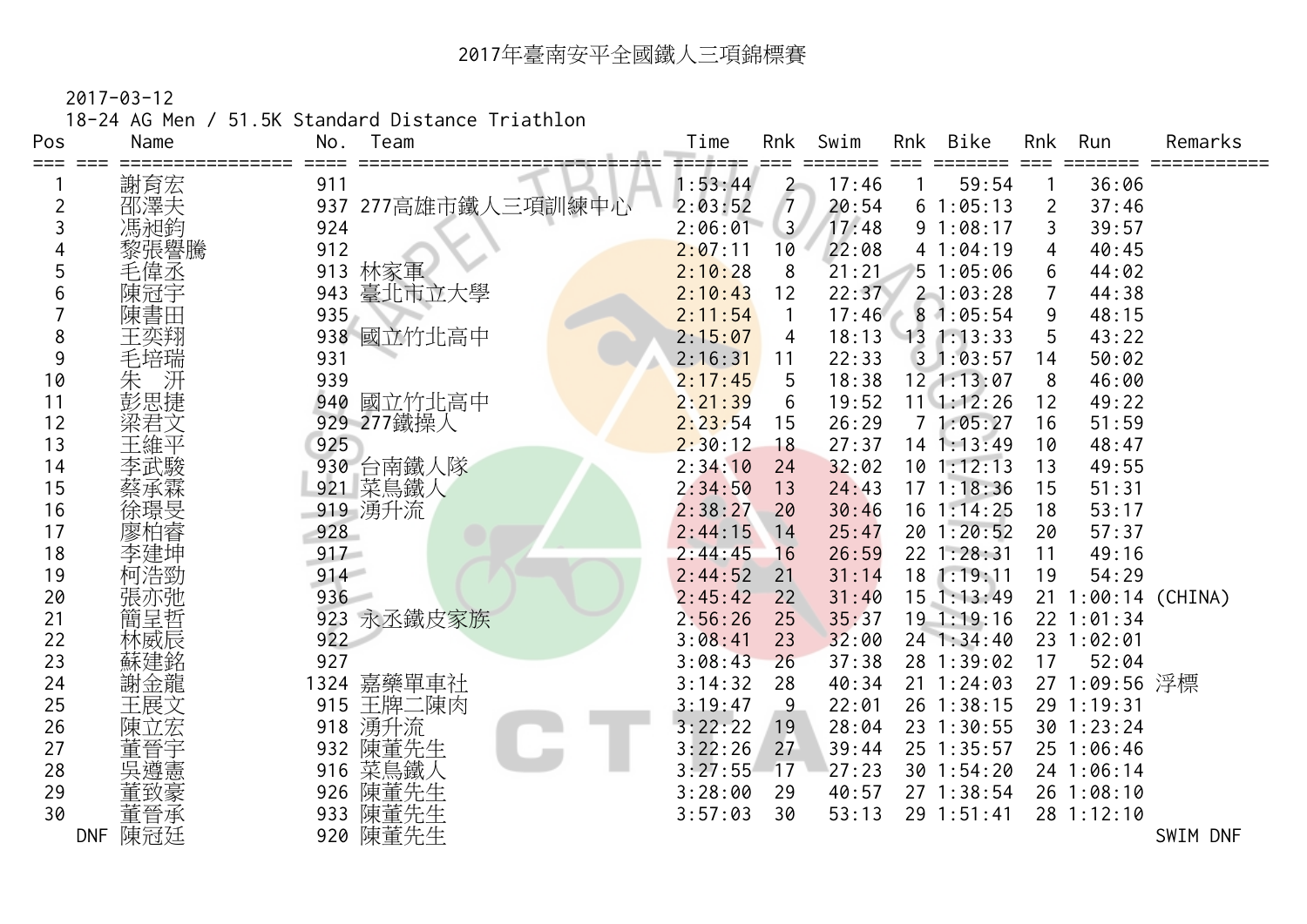## DNF 鄭家澤 941 SWIM DNF

| 仲裁         | 賽事資訊: Swim 1,500 m/2 laps; Bike 40 km/2 laps; Run 10 km/2 laps<br>賽事環境: Water temperature 24 C; Air temperature 19-27 C; Wetsuit swim<br>委 會: 劉玉峰/TPE; 吳國(王民)/TPE; 陳銘風/TPE; 毛念祖/TPE; 李新生/TPE; 劉錫鑫/TPE<br>判: 黃金宏/TPE | 計時: Chinese Taipei Triathlon Association |                               | Print 2017-03-14, 00:22:53                          |                         |           |
|------------|---------------------------------------------------------------------------------------------------------------------------------------------------------------------------------------------------------------------|------------------------------------------|-------------------------------|-----------------------------------------------------|-------------------------|-----------|
|            | $2017 - 03 - 12$                                                                                                                                                                                                    | 2017年臺南安平全國鐵人三項錦標賽                       |                               |                                                     |                         |           |
|            | WWW 組成績/Women Team Relay Results                                                                                                                                                                                    |                                          |                               |                                                     |                         |           |
| <b>Pos</b> | No.<br>Name                                                                                                                                                                                                         | Team                                     | Swim<br>Time                  | Bike                                                | Run                     | Remarks   |
|            | 1351 蔡佩君.莊靜郁.薛靜如<br>1412 Dingwall.Christensen.Dingwall<br>1352 凌美影.林宛樺.林儒怜                                                                                                                                          | 台南鐵人隊                                    | 2:27:50<br>2:35:47<br>2:57:47 | 29:40 1:12:17<br>$26:35$ 1:20:20<br>$37:55$ 1:26:59 | 45:53<br>48:53<br>52:55 | (CANADA)浮 |

CTTA

 4 1411 李育嫻.黃詩婷.賈乃欣 隨便湊一隊 3:10:58 37:01 1:22:16 1:11:42 浮標 5 1413 杜雯樺.劉曉凌.林玉雯 3:50:04 48:58 1:44:00 1:17:07 浮標

賽事資訊: Swim 1,500 m/2 laps; Bike 40 km/2 laps; Run 10 km/2 laps<br>賽事環境: Water temperature 24 C; Air temperature 19-27 C; Wetsuit<br>仲 委 會: 劉玉峰/TPE; 吳國(王民)/TPE; 陳銘風/TPE; 毛念祖/TPE; 李新<br>計 時: Chinese Taipei Triathlon Association 賽事環境: Water temperature 24 C; Air temperature 19-27 C; Wetsuit swim 仲 委 會: 劉玉峰/TPE; 吳國(王民)/TPE; 陳銘風/TPE; 毛念祖/TPE; 李新生/TPE; 劉錫鑫/TPE

時: Chinese Taipei Triathlon Association 2017-03-14, 00:22:53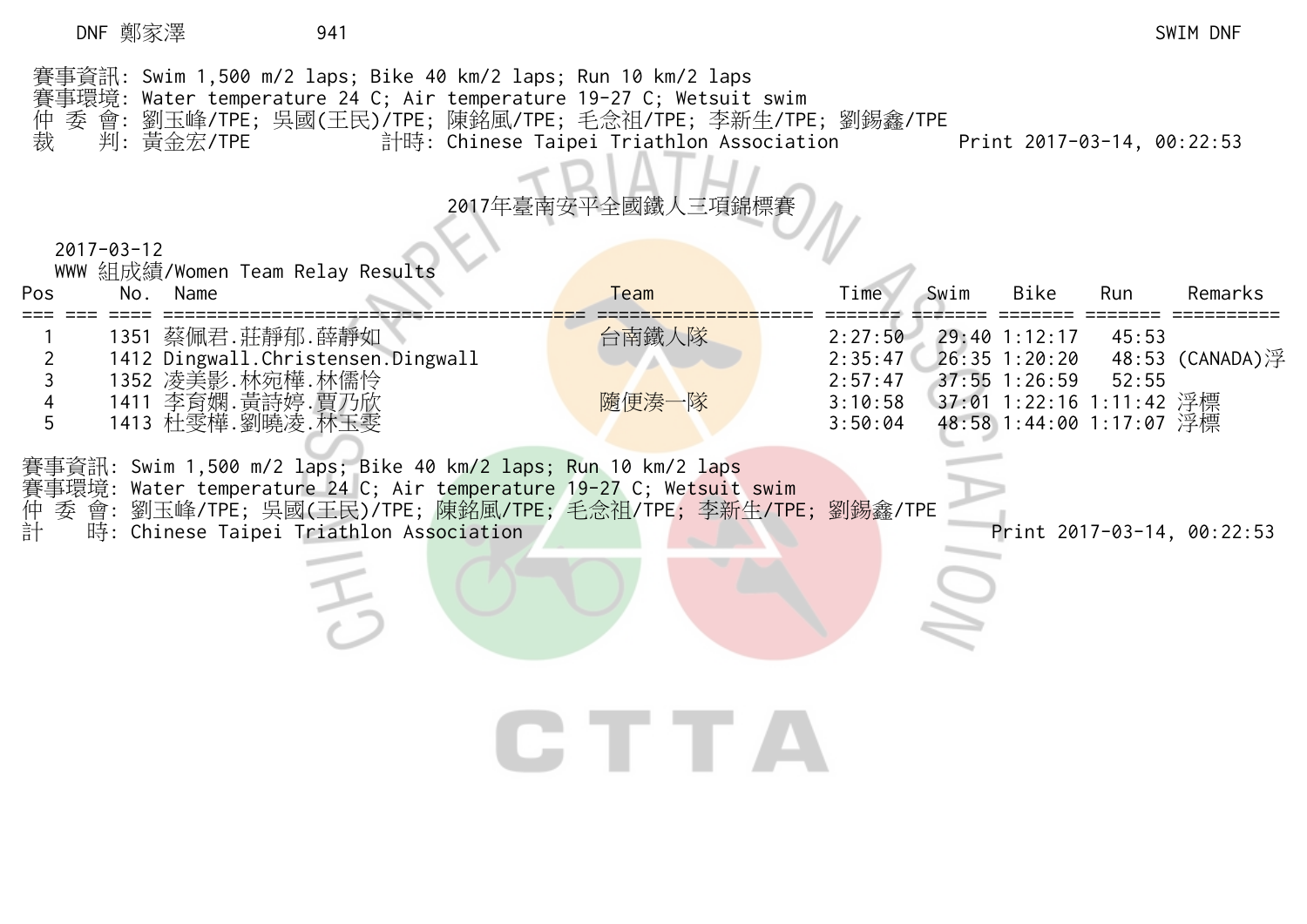2017-03-12

M+W 組成績/M+W Mix Team Relay Results

| Pos         | No. | Name                                                           | Team        | Time    | Swim | Bike                     | Run   | Remarks         |
|-------------|-----|----------------------------------------------------------------|-------------|---------|------|--------------------------|-------|-----------------|
|             |     | 1395 DELWYN DUNBAE.林玉芳.張俊龍                                     | 國泰產險鐵人隊     | 2:04:52 |      | $21:39$ $1:08:30$        | 34:44 |                 |
|             |     | 1387 曾若芸.王俊捷.曾順德                                               | 台南RTT騎大大鐵三角 | 2:08:13 |      | $20:37$ 1:07:25          | 40:12 |                 |
|             |     | 1389 王嬿雯.朱 震.杜禹昇                                               |             | 2:15:56 |      | $26:27$ 1:08:44          | 40:46 |                 |
|             |     | 1398 蔡英傑.蔡沛妤.馬立(王玉)                                            |             | 2:17:25 |      | 25:17 1:14:34            | 37:35 |                 |
|             |     | 1390 M Carnahan.P Scott-graham.I Scheurkogel                   |             | 2:20:24 |      | $28:40$ 1:11:20          |       | 40:25 (AMERICA) |
|             |     | 1402 張時議.張林行.張慧真                                               | 悍將鐵人        | 2:37:47 |      | $31:14$ 1:11:55          | 54:39 |                 |
|             |     | 1391 李欣紋.林建均.趙振廷.                                              |             | 2:43:16 |      | $23:08$ 1:31:43          | 48:26 |                 |
| 8           |     | 1399 楊文卿.程瑪娜.楊凱傑                                               | 277鐵操人      | 2:43:30 |      | 28:53 1:15:59            | 58:39 |                 |
| 9           |     | 1397 林世堡.朱珮辰.戴宏光                                               |             | 2:46:19 |      | 39:15 1:17:01            | 50:04 |                 |
| 10          |     | 1400 吴俊毅. 蕭欣怡. 林慶安                                             | 瘦人小隊A       | 2:54:43 |      | $36:24$ 1:21:03          | 57:17 |                 |
| 11<br>$<$ 3 |     | 1394 李冀儕. 蘇渝嵐. 蘇渝嵐                                             | 永丞鐵皮家族      | 2:56:41 |      | $34:30$ 1:32:52          |       | 49:20 <3不頒獎     |
| 12          |     | 1418 譚唯勤.賴岳政.王晟瑋                                               |             | 2:59:35 |      | 34:04 1:23:06 1:02:26 浮標 |       |                 |
| 13          |     | 1417 陳睿嫺.翁士超.徐嘉蔓                                               | 踩水的人別聽慢歌    | 2:59:56 |      | 42:14 1:16:52 1:00:50 浮標 |       |                 |
| 14          |     | 1405 傅學齡.劉士通.黃薰霈                                               | 瘦人小隊B       | 3:00:09 |      | 36:34 1:20:16 1:03:20    |       |                 |
| 15          |     | 1401 謝程宇.李耀彬.陳慈萱                                               | 北高三明基地      | 3:04:30 |      | 45:14 1:17:10 1:02:07    |       |                 |
| 16          |     | 1386 梁 榕.蕭鈺婷.黃俊榮                                               |             | 3:05:31 |      | $26:49$ 1:44:53          | 53:50 |                 |
| 17          |     | 1419 葉建宏. 何育杰. 李育嫻                                             | 隨便湊一隊       | 3:11:02 |      | 37:01 1:27:56 1:06:06 浮標 |       |                 |
| 18          |     | 1393 林鼎圍.羅竹君.林香吟                                               | 台南鐵人隊       | 3:12:03 |      | 28:33 1:42:50 1:00:41    |       |                 |
| 19          |     | 1392 張雅婷.陳明傑.蔡雨廷                                               |             | 3:20:55 |      | 34:46 1:30:50 1:15:20    |       |                 |
|             |     | DSQ 1396 林庚裕.李盈慧.蔡炎達                                           |             |         |      | 32:27 1:06:46            |       | - 54:08 BIKE異常  |
|             |     | 寒事咨訊· Swim 1 500 m/2 lans· Rike 40 km/2 lans· Run 10 km/2 lans |             |         |      |                          |       |                 |

賽事資訊: Swim 1,500 m/2 laps; Bike 40 km/2 laps; Run 10 km/2 laps 賽事環境: Water temperature 24 C; Air temperature 19-27 C; Wetsuit swim 賽仲計 委 會: 劉玉峰/TPE; 吳國(王民)/TPE; 陳銘風/TPE; 毛念祖/TPE; 李新生/TPE; 劉錫鑫/TPE 計 時: Chinese Taipei Triathlon Association Print 2017-03-14, 00:22:53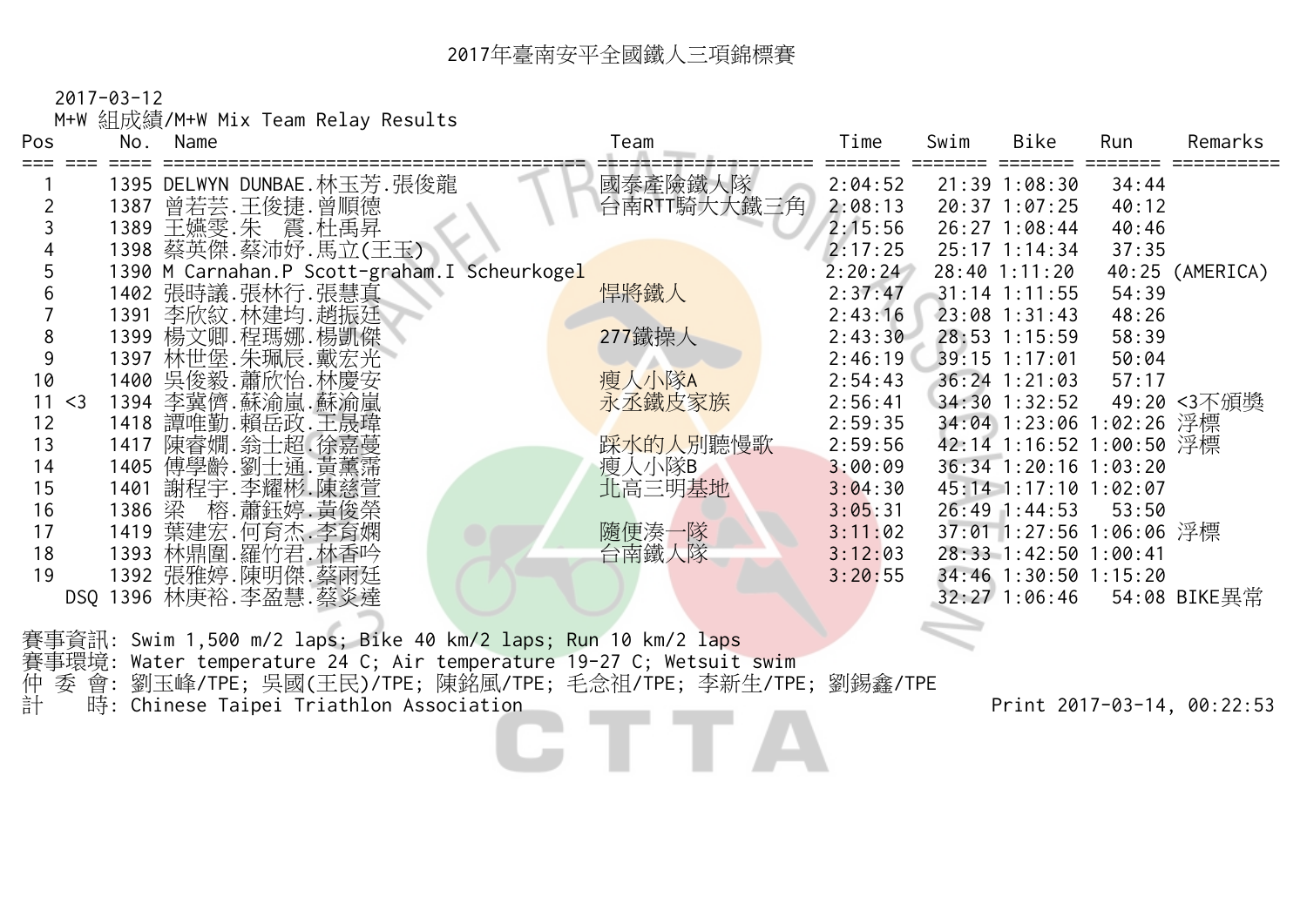2017-03-12

MMM 組成績/Men Team Relay Results

| Pos            |      | No. Name                                 | Team        | Time    | Swim | Bike                     | Run      | Remarks       |
|----------------|------|------------------------------------------|-------------|---------|------|--------------------------|----------|---------------|
|                |      | 1366 尤柏文.彭碁華.邱翊誠                         |             | 2:00:54 |      | $18:03$ $1:04:46$        | 38:06    |               |
| $\overline{2}$ |      | 1373 陳威廷.陳室宸.陳威仁                         |             | 2:03:59 |      | $18:45$ 1:05:52          | 39:24    |               |
| 3              |      | 1359 汪子翔.蔡元富.游仕揚                         | 台南RTT騎大大鐵三角 | 2:04:05 |      | $17:57$ $1:10:06$        | 36:04    |               |
|                |      | 1365 游盛祥.覃有新.林季緯                         | 新北市蘆洲區體育會鐵  | 2:05:53 |      | $21:21$ $1:06:20$        | 38:13    |               |
| 5              |      | 1364 何昆龍.魏琮修.賴永坤                         | 成大EMBA鐵人隊   | 2:16:32 |      | 25:03 1:08:51            | 42:39    |               |
| 6              |      | 1356 王璽鈞.朱文德.吳志學                         | 北高三明基地      | 2:20:46 |      | $34:11$ 1:06:51          | 39:45    |               |
|                |      | 1367 林炳勳.吳 鋼.蔡嘉政                         |             | 2:21:47 |      | $24:43$ 1:17:06          | 39:59    |               |
| 8              |      | 1357 黃偉倫.張明進.羅佑昇                         | 北高三明基地      | 2:22:15 |      | $31:44$ 1:07:37          | 42:55    |               |
| 9              |      | 1360 吳俊賢.詹凱翔.吳政誼                         | 台南鐵人隊       | 2:24:54 |      | 26:26 1:13:18            | 45:11    |               |
| 10             |      | 1380 劉宇強.高子軒.林聖恩                         | 277鐵操人      | 2:26:11 |      | 25:44 1:14:04            | 46:23    |               |
| 11             |      | 1369 Masayuki Hashimoto.Johannes.Johan   |             | 2:30:04 |      | 28:45 1:17:08            |          | 44:12 (JAPAN) |
| 12             |      | 1361 黃宥霖.王建智.張禕介                         | 台南鐵人隊       | 2:32:29 |      | $30:37$ 1:12:38          | 49:15    |               |
| 13             |      | 1368 馮國晉.陳建州.吳志清                         |             | 2:42:18 |      | $31:19$ 1:21:03          | 49:57    |               |
| 14             |      | 1374 林冠廷.曾議達.王冠緯                         |             | 2:42:19 |      | $25:01$ 1:19:01          | 58:17    |               |
| 15             |      | 1416 都子謙.蘇哲稔.原祥富                         |             | 2:42:54 |      | 32:37 1:24:07            | 46:12 浮標 |               |
| 16             |      | 1376 葉建志.蘇南霖.周偉民                         | 277鐵操人      | 2:44:22 |      | 35:17 1:16:37            | 52:29    |               |
| 17             |      | 1363 黃璟文. 何司丞. 馬佳安                       | 永丞鐵皮家族      | 2:45:27 |      | $34:32$ 1:17:21          | 53:35    |               |
| 18             | 1381 | 梁禮安.陳志宇.俞 霈                              | 277鐵操人      | 2:55:25 |      | $42:05$ 1:26:44          | 46:38    |               |
| 19             |      | 1370 張致達.趙元駿.許閔筌                         |             | 2:57:16 |      | $31:40$ 1:36:38          | 48:59    |               |
| 20             |      | 1377 陳冠圻. 高薪騄. 薛博文                       | 逼剝璨騄雞雞      | 2:57:19 |      | 26:58 1:12:59 1:17:22    |          |               |
| 21             |      | 1375 林汶仲.黃建勳.姜力嘉                         |             | 2:57:38 |      | $41:12$ $1:30:23$        | 46:04    |               |
| 22             | 1371 | 謝坤宏.謝承育.謝承哲                              |             | 2:59:38 |      | 32:16 1:26:33 1:00:50    |          |               |
| 23             |      | 1358 李奇龍.張文山.許耀哲                         | 北高三明基地      | 3:02:13 |      | 30:56 1:28:33 1:02:45    |          |               |
| 24             |      | 1362 陳建翰.王健名.丁建宇                         | 永丞鐵皮家族      | 3:04:35 |      | 36:44 1:35:35            | 52:17    |               |
| 25             |      | 1379 胡乃元. 黃名偉. 謝長興<br>1414 陳志錦. 陳昭明. 陳志錦 | 逼剝璨騄雞雞      | 3:10:09 |      | 39:09 1:33:55            | 57:06    |               |
| 26             |      |                                          |             | 3:10:41 |      | 37:34 1:23:13 1:09:55 浮標 |          |               |
| 27             |      | 1415 劉家銘.張耿榕.劉凱銘                         |             | 3:18:50 |      | 33:58 1:39:16 1:05:37 浮標 |          |               |
|                |      | DSQ 1378 蕭子鈞. 李承勳. 王周鳴                   | 277鐵操人      |         |      |                          |          | 51:08 SWIM少圈  |
|                |      | DNF 1372 吳尚叡.簡渾淇.王景輝                     |             |         |      |                          |          | SWIM DNF      |

賽事資訊: Swim 1,500 m/2 laps; Bike 40 km/2 laps; Run 10 km/2 laps